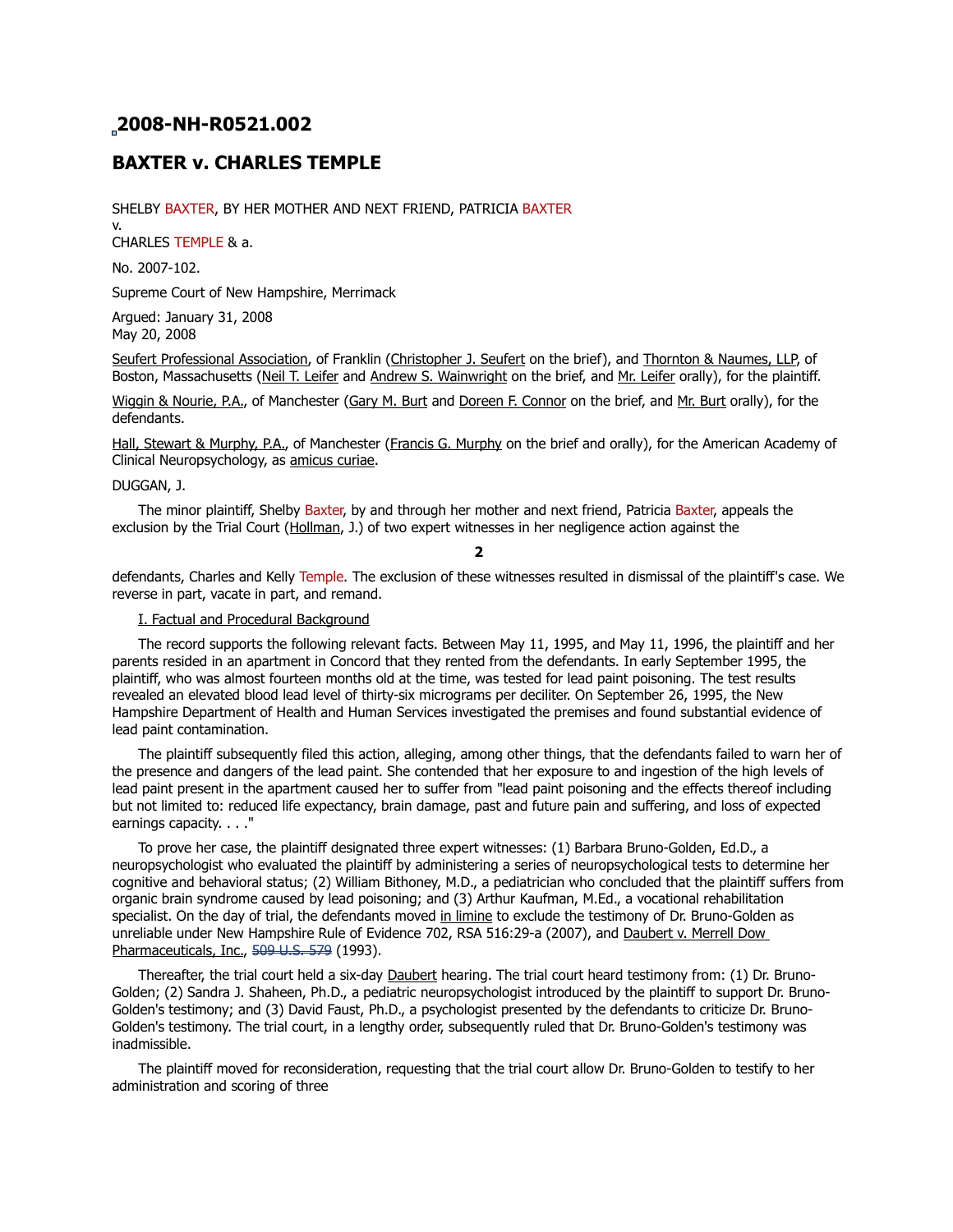specific tests -- two tests measuring IQ and one test measuring attention -- that the plaintiff alleged were "not subject to the methodological objections raised by the defendants." The defendants objected, arguing that these three tests could not properly and reliably be extracted from the comprehensive battery of tests that Dr. Bruno-Golden administered and, further, that such limited testimony would "confuse the jury, not assist it." The trial court agreed with the defendants and denied the plaintiff's motion.

Subsequently, the defendants moved in limine to exclude the testimony of Dr. Bithoney and Mr. Kaufman, arguing that both experts' opinions were unreliable because they were "based almost exclusively on Dr. Bruno-Golden's unreliable findings." The plaintiff conceded that Mr. Kaufman was precluded from testifying at trial, but contended that Dr. Bithoney's testimony was admissible because it was based upon sufficient information independent from Dr. Bruno-Golden's reports. The trial court found that Dr. Bithoney's testimony was unreliable and inadmissible. Because the plaintiff no longer had an expert to prove her case, the trial court concluded that the plaintiff could not proceed and dismissed the case.

 On appeal, the plaintiff contends that the trial court erred by: (1) excluding Dr. Bruno-Golden's testimony as unreliable; (2) not permitting Dr. Bruno-Golden to testify to the results of the two IQ tests and the attention test; and (3) excluding Dr. Bithoney's testimony. We address only the first argument because we agree that the trial court erred in excluding Dr. Bruno-Golden's testimony as unreliable.

II. Standards for Admissibility of Expert Testimony

Rule 702 states:

If scientific, technical, or other specialized knowledge will assist the trier of fact to understand the evidence or to determine a fact in issue, a witness qualified as an expert by knowledge, skill, experience, training, or education, may testify thereto in the form of an opinion or otherwise.

N.H.R. Ev. 702. Thus, expert testimony must rise to a threshold level of reliability to be admissible. Baker Valley Lumber v. Ingersoll-Rand, 448 N.H. 609, 613 (2002).

 In Baker Valley, we applied the Daubert framework for evaluating the reliability of expert testimony to Rule 702. Id. at 614. Subsequently, in 2004, the legislature enacted RSA 516:29-a, which provides:

**4**

I. A witness shall not be allowed to offer expert testimony unless the court finds:

(a) Such testimony is based upon sufficient facts or data;

(b) Such testimony is the product of reliable principles and methods; and

(c) The witness has applied the principles and methods reliably to the facts of the case.

II. (a) In evaluating the basis for proffered expert testimony, the court shall consider, if appropriate to the circumstances, whether the expert's opinions were supported by theories or techniques that:

(1) Have been or can be tested;

(2) Have been subjected to peer review and publication;

(3) Have a known or potential rate of error; and

(4) Are generally accepted in the appropriate scientific literature.

(b) In making its findings, the court may consider other factors specific to the proffered testimony.

 "Section II of RSA 516:29-a unambiguously codifies the four Daubert factors we applied in Baker Valley, and section I(b) codifies Daubert's requirement that the court preliminarily assess `whether the reasoning or methodology underlying the testimony is scientifically valid."" State v. Langill, \_\_\_ N.H. \_\_\_, \_\_\_ (decided April 4, 2008) (quoting Daubert, 509 U.S. at 592-93; citation omitted). "The trial court functions only as a gatekeeper, ensuring a methodology's reliability before permitting the fact-finder to determine the weight and credibility to be afforded an expert's testimony." Baker Valley, 148 N.H. at 616 (citation omitted). The inquiry is a flexible one, and the focus "must be solely on the principles and methodology, not on the conclusions that they generate." State v. Dahood,  $\frac{148 \text{ N.H.}}{146 \text{ N.H.}}$ [723,](https://demo.lawriter.net/find_case?cite=148%20N.H.%20723) 727 (2002) (quotation omitted). Moreover, the list of Daubert factors are "meant to be helpful, not definitive. Indeed, those factors do not all necessarily apply even in every instance in which the reliability of scientific testimony is challenged." Kumho Tire Co., Ltd.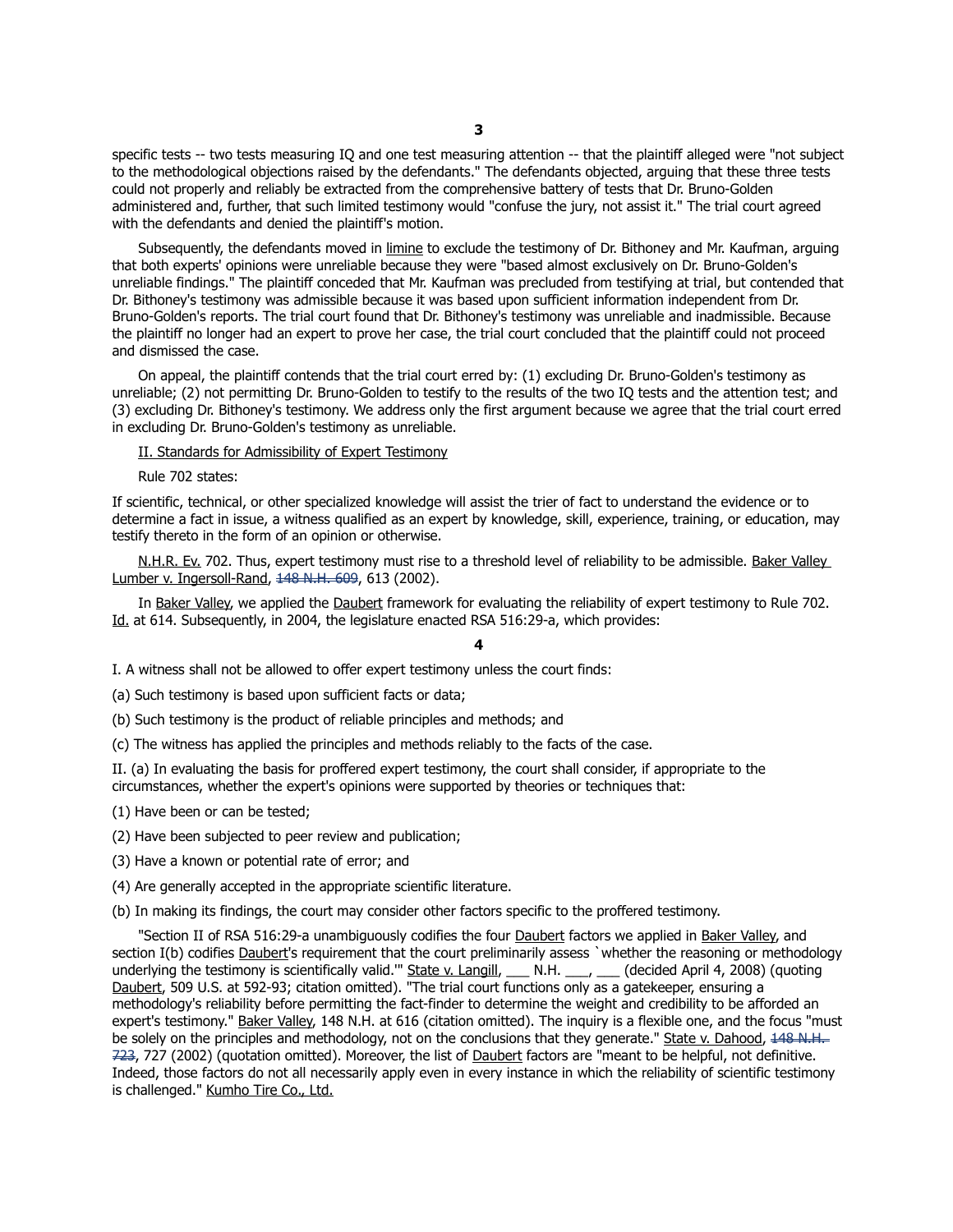v. Carmichael, [526 U.S. 137,](https://demo.lawriter.net/find_case?cite=526%20U.S.%20137) 151 (1999). Thus, one or more of these factors is relevant only "if appropriate to the circumstances." RSA 516:29-a, II(a).

 "Importantly, the Daubert test does not stand for the proposition that scientific knowledge must be absolute or irrefutable." Dahood, 148 N.H. at 727. To be sure, "it would be unreasonable to conclude that the subject of scientific testimony must be known to a certainty; arguably, there are no certainties in science." Id. (quotation omitted). Rather, "the proposed scientific testimony must be supported by appropriate validation -- i.e., good grounds, based on what is known." Id. (quotation omitted). "[A]s long as an expert's scientific testimony rests upon good grounds, . . . it should be tested by the adversary process -- competing expert testimony and active cross-examination -- rather than excluded from jurors' scrutiny for fear that they will not grasp its complexities or satisfactorily weigh its inadequacies." Langill, N.H. at (quotation omitted). Thus, "[i]f [the evidence] is of aid to a judge or jury, its deficiencies or weaknesses are a matter of defense, which affect the weight of the evidence but do not determine its admissibility. "Dahood, 148 N.H. at 727 (citation omitted).

 In Langill, we interpreted RSA 516:29-a, I(c) as requiring the trial court to also "examine whether a witness has in actuality reliably applied the methodology to the facts of the case." Langill, \_\_\_ N.H. at \_\_\_. However, for the testimony to be inadmissible, the flaws in application must so infect the procedure as to skew the methodology itself. Id. Otherwise, "the adversary process is available to highlight the errors and permit the fact-finder to assess the weight and credibility of the expert's conclusions." Id. (citation omitted).

## III. Admissibility of Dr. Bruno-Golden's Testimony

 The trial court found that Dr. Bruno-Golden used the Boston Process Approach (BPA) in evaluating the plaintiff. It found that "the Boston Process Approach as used by Dr. Bruno-Golden is generally accepted in the appropriate scientific literature as a sound clinical approach to evaluating individuals for brain injury." However, the court concluded that the evidence failed to show that it is "generally accepted . . . in the making of a forensic assessment." Therefore, the trial court found that the plaintiff had not shown that Dr. Bruno-Golden's methodology "is generally accepted in the appropriate scientific literature as reliable in a legal proceeding." In reaching this conclusion, the trial court focused upon the plaintiff's failure to demonstrate that the specific battery -- the entire series of tests viewed as a whole -- employed by Dr. Bruno-Golden in this case was, or could be, tested, was subject to peer review and publication, or has a known or potential rate of error. Additionally, the trial court concluded that Dr. Bruno-Golden's methodology as administered to the plaintiff was not reliable.

**6**

 We generally review a trial court's determination of expert reliability under Rule 702 for an unsustainable exercise of discretion. State v. Pelletier, [149 N.H. 243,](https://demo.lawriter.net/find_case?cite=149%20N.H.%20243) 251 (2003). "When the reliability or general acceptance of novel scientific evidence is not likely to vary according to the circumstances of a particular case, however, we review that evidence independently." Dahood, 148 N.H. at 726 (citation omitted).

 Here, because the reliability of the methodology used by Dr. Bruno-Golden, the BPA, is not likely to vary according to the circumstances of each case, we review its scientific reliability independently and make our own determination without regard to the trial court's findings. Id. However, we review the trial court's finding that Dr. Bruno-Golden did not reliably apply that methodology to the facts of this case for an unsustainable exercise of discretion. See Langill,  $\Box$  N.H. at  $\Box$ .

#### A. Overview of the BPA and Dr. Bruno-Golden's Testimony

 We derive the following facts from our review of the evidence in the record and pertinent legal and scientific sources. Neuropsychology is "'a specialty of psychology concerned with the study of the relationships between the brain and behavior, including the use of psychological tests and assessment techniques to diagnose specific cognitive and behavioral deficits and to prescribe rehabilitation strategies for their remediation." Hoskins v. State, [702 So. 2d](https://demo.lawriter.net/find_case?cite=702%20So.2d%20202)-[202,](https://demo.lawriter.net/find_case?cite=702%20So.2d%20202) 209 n. 5 (Fla. 1997) (quoting Stedman's Medical Dictionary 1049 (25th ed. 1969)). The field of neuropsychology has developed two major approaches to the selection of neuropsychological tests: the fixed (or standardized) battery approach and the flexible battery approach. See Stern, Admissibility of Neuropsychological Testimony After Daubert and Kumho, 16 NeuroRehabilitation 93, 95-96 (2001)(fn1); see also Minner v. American Mortg. & Guar. Co., [791 A.2d](https://demo.lawriter.net/find_case?cite=791%20A.2d%20826)-[826,](https://demo.lawriter.net/find_case?cite=791%20A.2d%20826) 869 (Del. Super. Ct. 2000); 2 L. Russ et al., Attorneys Medical Advisor § 23:17, at 23-20 (2005) (citing Levin, A Guide to Clinical Neuropsychological Testing, 51 Archives of Neurology 854 (1994)). But see

**7** Rabin et al., Assessment Practices of Clinical Neuropsychologists in the United States and Canada: A Survey of INS,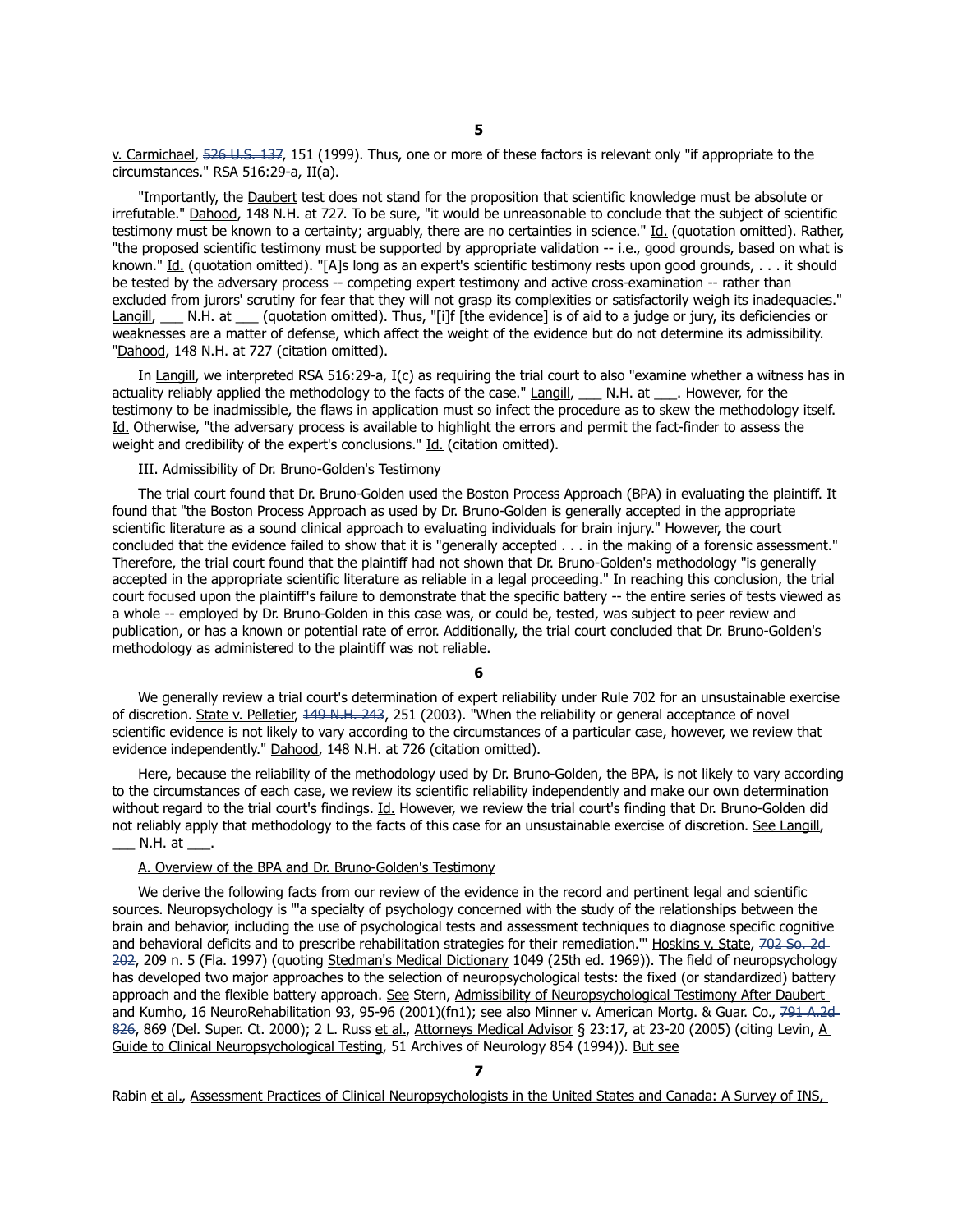NAN, and APA Division 40 Members, 20 Archives of Clinical Neuropsychology 33, 48 (2004) (presenting results of a survey requesting that neuropsychologists self-identify as using one of three approaches: a fixed battery approach, a flexible battery approach, or a flexible approach). A battery is a group of tests used to evaluate neurological domains of functioning.

 Pursuant to the fixed battery approach, the neuropsychologist administers a uniform series of tests, such as the Halstead-Reitan Neuropsychological Test Battery or the Luria-Nebraska Neuropsychological Test Battery, to all patients, regardless of their complaints or the referral question. L. Russ et al., supra §§ 23:17, :18, at 23-20, 23-21. This approach allows a neuropsychologist to identify the presence or absence of brain damage or impairment, identify the area of the brain involved, and assess whether the injury is recent or has had an opportunity to stabilize. Stern, supra at 96.

 Under the flexible battery approach, the neuropsychologist administers a group of core tests, uses the results in conjunction with the patient's history to formulate a hypothesis concerning the patient's cognitive functioning, and then administers additional specially selected tests to further explore cognitive deficits identified by the core tests and test the hypothesis. L. Russ et al., supra §§ 23:17, :19, at 23-20 to -21, 23-22; see also Stern, supra at 95-96. In contrast to the fixed battery approach, the flexible battery approach allows the examiner to not only identify brain damage, but also better define the specific nature of the impairments resulting from that damage, Stern, supra at 96, thus providing more "in-depth testing in areas of specific deficits," Minner, 791 A.2d at 86 (quotation omitted).

 The BPA is a variation of the flexible battery approach that adds a qualitative element to evaluating brain function. Consistent with the flexible battery approach, the BPA, in most instances, uses a collection of core and satellite tests to assess various domains of cognitive functioning, such as verbal memory, visual memory, planning, attention span, language, visual perception, academic performance, and self-control. W.P. Milberg et al., The Boston Process Approach to Neuropsychological Assessment, in Neuropsychological Assessment of Neuropsychiatric Disorders 65, 67 (Igor Grant & Kenneth M. Adams eds., 1986). These core or satellite tests, however, are not predetermined; the approach is to look at domains of behavior and an examiner may choose from a number of published tests that will each provide a good sampling of that behavior. Like the flexible battery approach, the BPA also uses the concept of hypothesis testing, pursuant to which the neuropsychologist evaluates the results of an initial cognitive battery test, in conjunction with information from parents or teachers, to determine whether

**8**

and to what extent additional areas of brain function require further exploration.

 The BPA was developed in response to the perceived disadvantages associated with a purely test-score approach to psychological assessment, like the fixed battery approach, including the distortions in the interpretations, conclusions, and recommendations that result from the one-sided database associated with the test-score approach, Stern, supra at 96, and lack of precision and sensitivity in observing and assessing particular domains of behavior, cf. Minner, 791 A.2d at 869. See also W.P Milberg et al., supra at 65-66. Thus, in an effort to provide a more precise delineation of functions, the BPA rejects a completely quantitative approach to neuropsychological testing. Instead, because qualitative data, such as direct observation of a patient's test-taking behavior, purportedly allows a neuropsychologist to obtain significant information concerning the patient's life situation, Stern, supra at 96, a neuropsychologist assesses not only the quantitative scores a patient achieves on a particular test, but also the qualitative nature and effectiveness of the behavior the patient demonstrates in attempting to solve the problems presented in the test. W.P. Milberg et al., supra at 65-67; Stern, supra at 96.

 Dr. Bruno-Golden is a neuropsychologist who has supervised, reviewed or tested well over 200 children with lead paint exposure. As of 2005, her clinical practice was approximately seventy-percent pediatric and thirty-percent adult. When conducting neuropsychological assessments of children, Dr. Bruno-Golden follows the same general procedure for each child; i.e., the BPA.

 Before beginning any testing, Dr. Bruno-Golden conducts a clinical diagnostic interview, reviews available medical and school records, and speaks with the person referring the child. At the beginning of the testing day, she gives the child's parents a behavioral screening questionnaire for them to complete while she is administering tests to the child. Consistent with the flexible battery approach, she then administers a comprehensive neuropsychological battery, which she prefers to administer in one full day because it provides her with an opportunity to observe the child's attention and concentration as it would be during a normal school day.

 Dr. Bruno-Golden begins the morning session of testing by asking the child to draw a picture of herself for the purpose of observing the child's approach to the testing situation. She then administers a standardized core test, normally an intelligence test, that allows her to screen the child's abilities relative to others in the child's age group. Generally, Dr. Bruno-Golden uses the Wechsler Intelligence Scale for Children (WISC), which yields a full scale IQ. The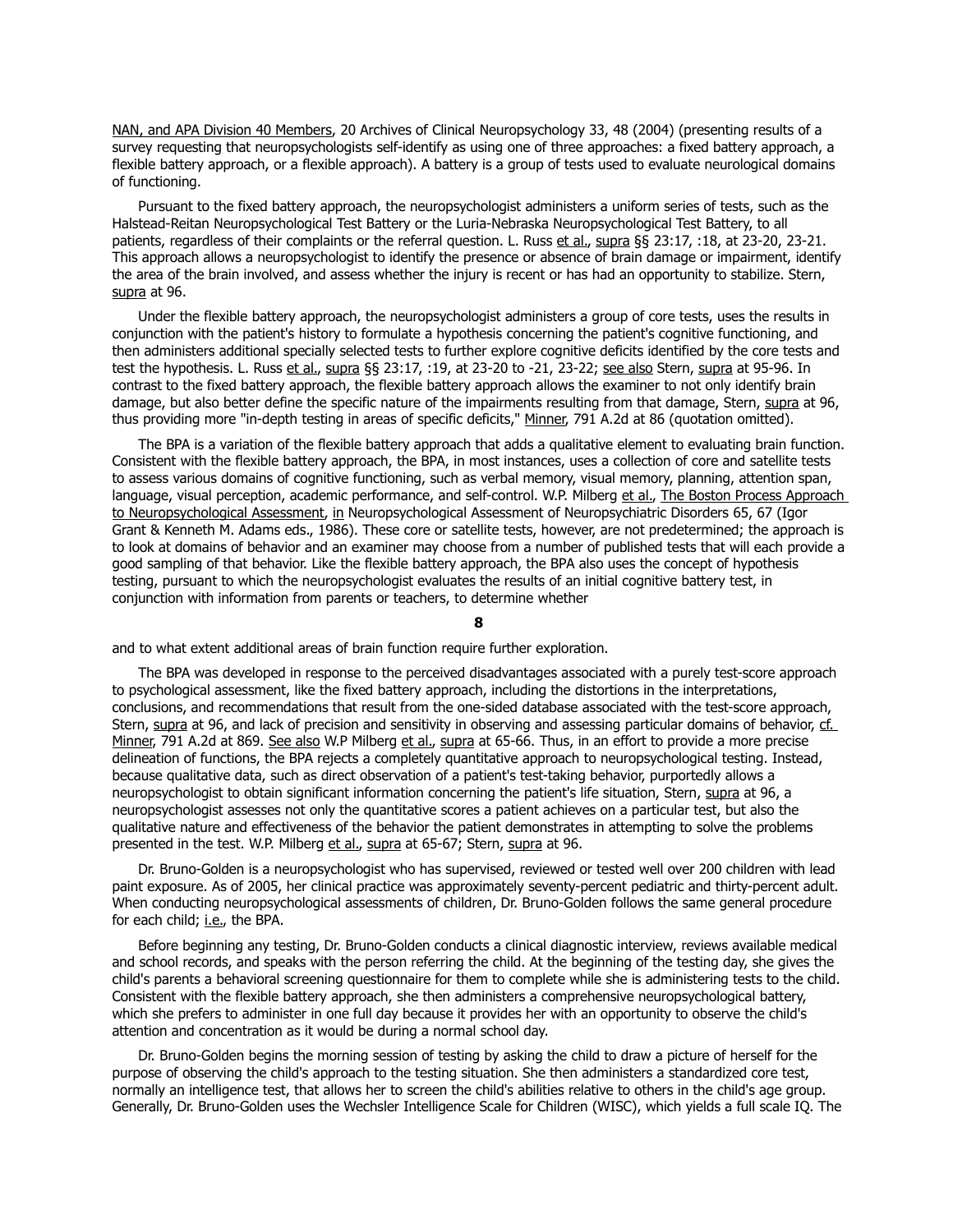WISC test serves as both an intellectual measure and as a screening tool

**9**

that identifies potential neurological issues. The WISC test has several versions and has been updated through the years.

 Next, Dr. Bruno-Golden administers the Rey-Osterrieth Complex Figure (ROCF) test, which assesses visual construction skills, non-verbal memory, and language-based issues. The ROCF test consists of three steps: copy, immediate recall, and delayed recall. First, the administrator shows the child a figure and asks the child to copy that figure. The materials are then taken away from the child, and after a few minutes, the administrator instructs the child to draw what she remembers. The materials are again taken away, and, thirty minutes after the copy, the administrator instructs the child to draw the figure for a third time.

 During the thirty-minute interval between the copy trial and the delayed recall trial, the examiner may not administer tasks involving "visuospatial stimuli," but may administer a verbal test. J.E. Meyers & K.R. Meyers, Rey Complex Figure Test and Recognition Trial: Professional Manual 8 (Psych. Assess. Resources, Inc. 1995). Dr. Bruno-Golden generally obtains a written language sample and administers the Connors Continuous Performance Test (CCPT) during this thirty-minute interval. The CCPT is a fifteen-minute computerized test that measures a child's attention. The test instructs the child to press a button every time she sees any letter that is not an "X" on the screen. The computer scores the test and interprets the child's performance. After the CCPT, Dr. Bruno-Golden completes the delay recall portion of the ROCF test and breaks for lunch. At this time, the parents return the completed behavioral screening questionnaire.

 During lunch, Dr. Bruno-Golden formulates a hypothesis by considering the responses to the screening questionnaire and evaluating the results of the morning tests, which together indicate whether the child exhibits cognitive or behavioral issues that require further exploration. She then selects specific tests for the afternoon session that will measure these potential deficits and provide a more comprehensive neuropsychological assessment. These specific tests allow Dr. Bruno-Golden to obtain information concerning various domains of functioning, including sensory-motor, language, visual-spatial judgment, academic performance, memory and learning, and problem solving.

 In this case, Dr. Bruno-Golden evaluated the plaintiff for neurological issues that might be associated with her lead paint exposure. She conducted two evaluations -- in 2002, when the plaintiff was approximately seven years old, and in 2004, when she was approximately nine years old. During each session, Dr. Bruno-Golden followed the methodology outlined above, using core and satellite tests, each of which has been tested and peer reviewed, and has a known error rate. Dr. Bruno-Golden also reviewed the plaintiff's medical and psychosocial history as provided by her parents as well as the plaintiff's

## **10**

medical and school records. On both testing days, she instructed the plaintiff to draw a picture of herself, administered a version of the WISC test, administered the ROCF test, obtained a language sample, and administered the CCPT. She then evaluated the results and selected additional tests for the afternoon sessions, including the Finger Tapping (or Finger Oscillation) Test, the Grip Strength Test, the Peabody Picture Vocabulary Test III, the Wide Range Achievement Test-Third Revision, the Wisconsin Card Sorting Test, the California Verbal Learning Test-Children's Version, and the Children Memory Scales.

 In 2002, after evaluating the results of the morning tests, Dr. Bruno-Golden determined that the areas of attention, problem solving, memory, and learning, required more testing. For example, she selected a test that measures verbal working memory for structured linguistic material to ensure that this part of the plaintiff's working memory was intact because, during the morning session, the plaintiff had frequently asked the doctor to repeat herself and the directions. Dr. Bruno-Golden also decided to conduct additional core tests in language and motor skills because they were important to provide a comprehensive assessment. Consistent with hypothesis testing, Dr. Bruno-Golden ruled out potential problems based upon the results of these additional tests. Ultimately, her conclusions were grounded in the results of the WISC III, ROCF, and CCPT tests, which she found to be critical to her opinion.

 In 2004, the plaintiff's IQ was approximately twenty points lower than her IQ in 2002. As a result of this decline and reported concerns from the plaintiff's parents and teachers, Dr. Bruno-Golden gave the plaintiff more extensive memory testing than she had administered in 2002. Otherwise, she selected tests that evaluated the same cognitive or behavioral constructs, but with slight variations to account for the difference in age. Ultimately, Dr. Bruno-Golden found the results of the WISC IV, WISC III--Digital Span, Wide Range Achievement Test (WRAT)--Decoding, ROCF, Children's Memory Scale, and the CCPT to be critical in reaching her conclusions.

Based upon the results of these assessments, Dr. Bruno-Golden concluded that the plaintiff had "impairments in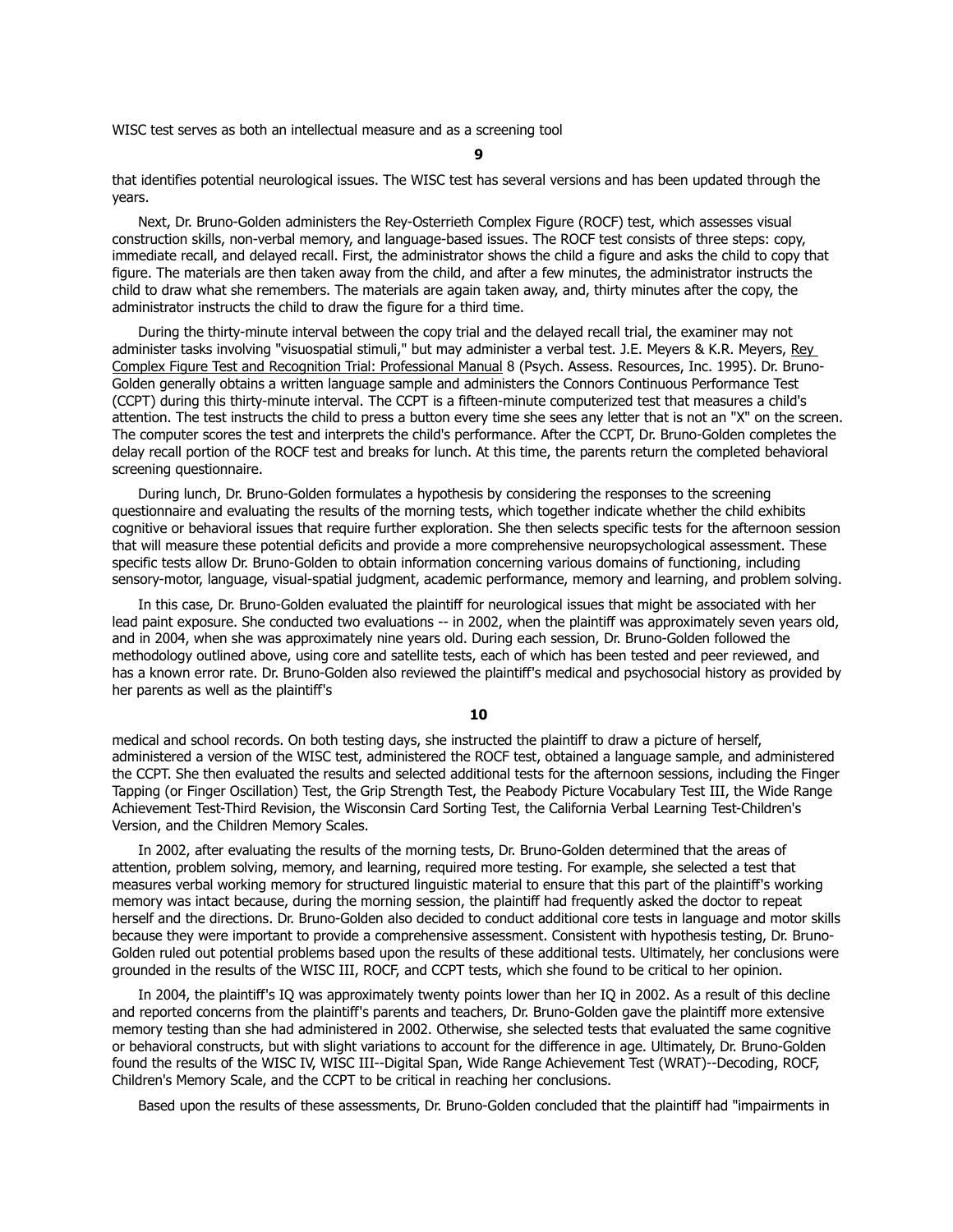the areas of visual dysgraphia and kinetic apraxia, and persistent problems with attention/executive skills, associated with memory and retrieval problems with both verbal and nonverbal lengthy and more complex information." She noted that the plaintiff's neurobehavioral presentation was consistent with her known history of lead paint exposure, and opined that the plaintiff "continue[d] to be at risk for developing language based learning problems, particularly in light of her overall general intellectual decline since her 2002 assessment, as indicated in her current WISC-IV scores with respect to her 2002 WISC-III scores." Thus, Dr. Bruno-Golden diagnosed the plaintiff with, among other things, an unspecified organic mental disorder.

#### **11**

#### B. Reliability of the BPA and Dr. Bruno-Golden's Methodology

 The defendants assert that Dr. Bruno-Golden used a "completely flexible approach" to neuropsychological assessment, not the "flexible battery approach." We disagree.

 First, as Dr. Shaheen testified, the field of neuropsychology does not uniformly distinguish between these approaches to neuropsychological test selection. Compare Stern, supra at 95 (explaining that the two schools of thought regarding test selection are the fixed battery approach and a more flexible approach, and then comparing the fixed battery approach to the flexible battery approach), with L. Russ et al., supra §§ 23:17, :20, at 23-20 to -21, 23-22 to -23 (explaining that the two major approaches to clinical neuropsychological testing are the fixed battery approach and the flexible battery approach, but noting that the BPA is another school of thought, although not further describing the BPA), and Rabin et al., supra at 48 (presenting results of survey requesting that neuropsychologists self-identify as using one of three approaches: a fixed battery approach, a flexible battery approach, or a flexible approach). Thus, we question whether such a distinction exists, and, if it does, the nature of that distinction. To the extent that the defendants are correct that Dr. Shaheen or Dr. Bruno-Golden admitted that Dr. Bruno-Golden used a "completely flexible approach," we note that defense counsel elicited this testimony in the context of an article drawing a distinction between the two approaches. See Rabin et al., supra at 48.

 Second, even assuming such a distinction exists, the defendants agree that the BPA is a flexible battery approach. Further, as the trial court found, "in administering the 2002 and the 2004 neuropsychological tests on the plaintiff, Dr. Bruno-Golden employed the Boston Process Approach." Indeed, she used the same methodology that she normally uses when evaluating children; that is, she administered a core set of tests in the morning, and then, based upon those results, developed a hypothesis and selected satellite tests for the afternoon session. Nothing in this procedure suggests that Dr. Bruno-Golden, as the defendants assert, "self-select[ed] tests according to the [plaintiff]'s presentation and age parameters without any standardization." (Emphasis added.) Rather, in line with the defendants' definition of the flexible battery approach, Dr. Bruno-Golden used the same set of core tests, which tested the same cognitive and behavioral constructs, that she always uses when testing for lead paint exposure. Accordingly, Dr. Bruno-Golden used the BPA in a manner consistent with the flexible battery approach.

 We now address whether, if used in a manner consistent with the flexible battery approach, as Dr. Bruno-Golden did, the BPA is admissible under RSA 516:29-a. The defendants assert that for Dr. Bruno-Golden's testimony to be

**12**

admissible, the comprehensive neuropsychological batteries that she used in evaluating the plaintiff as a whole must have been tested, have been subject to peer review, and have a known or potential error rate. The trial court accepted this proposition as true in evaluating the admissibility of Dr. Bruno-Golden's testimony. Because the specific combination of tests Dr. Bruno-Golden used arguably did not meet these three requirements, the defendants contend, and the trial court found, that her testimony is inadmissible. Distilled to its essence, the defendants' position is that Dr. Bruno-Golden should have used a fixed battery, such as the Halstead-Reitan battery, rather than devising her own battery consistent with the BPA.

 In support of this position, the defendants cite provisions 12.4 and 12.5 of the Standards for Educational and Psychological Testing, which the American Psychological Association (APA) has approved, and language from a section in those standards discussing "test interpretation." See American Educational Research Association et al., Standards for Educational and Psychological Testing 117, 120-22 (1999) (APA Standards). The defendants then argue: (1) "the APA Standards allow practitioners to combine tests only when there is identifiable literature that assesses the validity of the combination"; and (2) "[t]he Standards . . . expressly address the validity issues that arise with the administration of non-standardized batteries." Reviewing these provisions in context, we find that the defendants have misapplied them to this case.

## Standard 12.4 states:

If a publisher suggests that tests are to be used in combination with one another, the professional should review the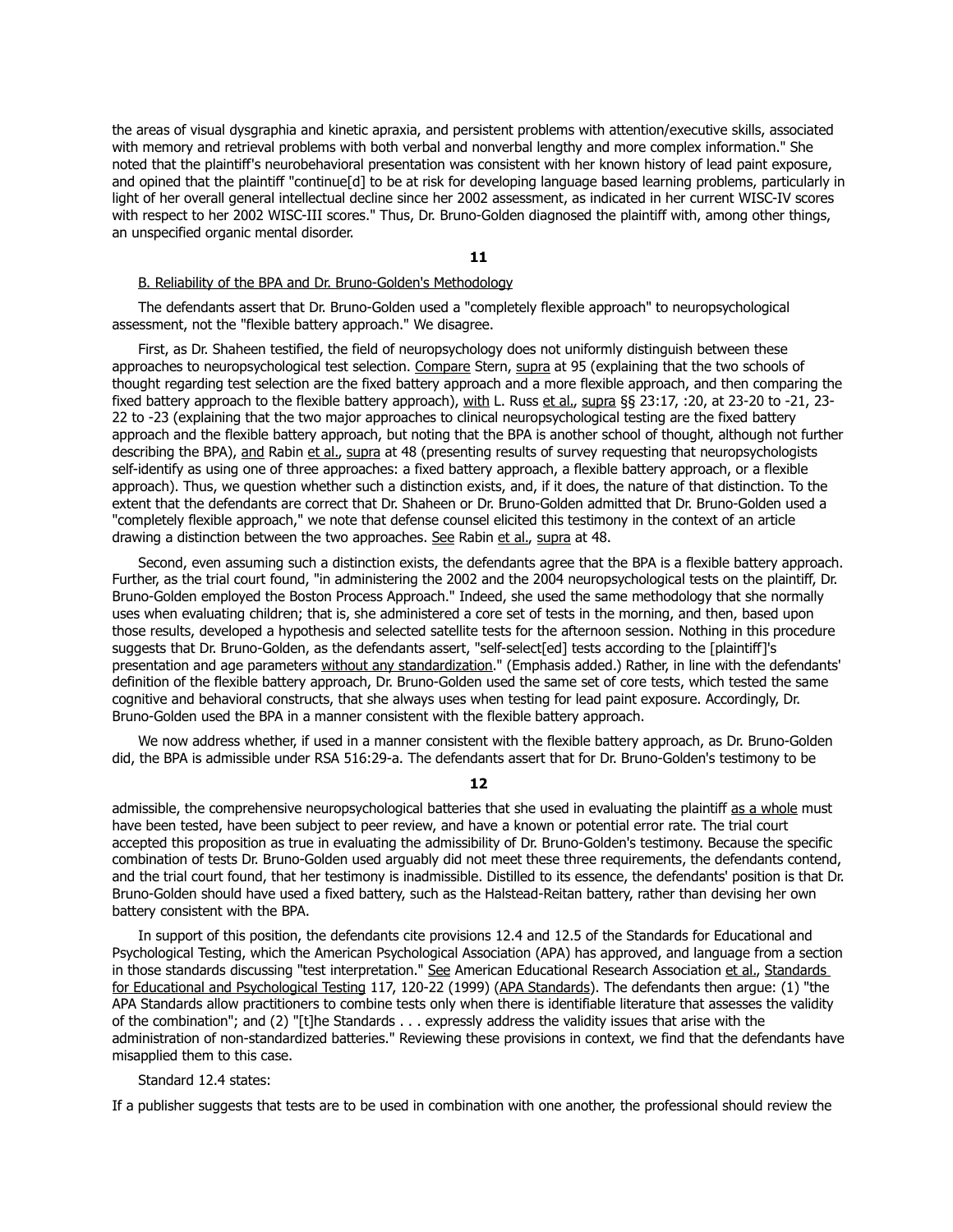evidence on which the procedures for combining tests is based and determine the rationale for the specific combination of tests and the justification of the interpretation based on the combined scores.

Comment: For example, if measures of developed abilities (e.g., achievement or specific or general abilities) or personality are packaged with interest measures to suggest a requisite combination of scores, or a neuropsychological battery is being applied, then supporting validity data for such combinations of scores should be available.

Id. at 131.

**13**

This standard requires that, when Dr. Bruno-Golden administered tests in combination with one another as suggested by the publisher of a particular battery, she needed to have a rationale for the specific combination of tests, and a justification for her interpretation of those tests based upon the combined scores. As the example indicates, this standard would have applied if Dr. Bruno-Golden had administered an entire published battery, such as the NEPSY battery discussed below, since the publisher of that battery packages a particular combination of measures for various domains and suggests that the battery results in a requisite combination of scores. The standard, however, does not mandate, as the defendants suggest, that Dr. Bruno-Golden's specific battery as a whole, that is, the combination of all the core and satellite tests, be tested in order for it to be used to make a neuropsychological assessment.

## Standard 12.5 provides:

The selection of a combination of tests to address a complex diagnosis should be appropriate for the purposes of the assessment as determined by available evidence of validity. The professional's educational training and supervised experience also should be commensurate with the test user qualifications required to administer and interpret the selected tests.

Comment: For example, in a neuropsychological assessment for evidence of an injury to a particular area of the brain, it is necessary to select a combination of tests of known diagnostic sensitivity and specificity to impairments arising from trauma to various regions of the cerebral hemispheres.

#### APA Standards, supra at 132.

 Contrary to the defendants' assertions, Dr. Bruno-Golden complied with this standard. As the comment indicates, this standard requires that the individual tests selected by a neuropsychologist in combination be valid and appropriate for diagnosing the particular issue. The defendants' expert, Dr. Faust, agreed that it was proper for Dr. Bruno-Golden to administer each of the individual tests she found to be critical to her conclusions for the purpose of evaluating children with lead poisoning. He agreed that a valuable study of the effects of lead in children used groupings of tests that examined various domains of cognitive functioning, and used many of the same tests that Dr. Bruno-Golden used in her assessment. See Ris et al., Early Exposure to Lead and Neuropsychological Outcome in Adolescence, 10 J. Int'l Neuropsychological Society 261, 264-66 (2004).

#### **14**

 Dr. Faust also conceded that different neuropsychologists may reasonably and justifiably select different groups of tests for evaluating lead poisoning in children; there is no consensus in the field as to a particular battery of tests that is proper for this evaluation; and no particular battery of tests is more reliable than another for evaluating lead poisoning. When asked what group of tests he would give to evaluate a child with elevated lead levels, Dr. Faust testified that if he had to evaluate the child, and the circumstances were proper, he would use the Halstead-Reitan battery, a fixed battery that provides a broad-based definition of brain damage by yielding a brain damage impairment index. As discussed above, this battery is limited in usage because it does not sensitively examine specific domains of functioning such as everyday functional capacity. See Faust et al., Challenging Neuropsychological Evidence in Brain Damage Litigation, For the Defense, June 1994, at 8.

 In fact, in a study he conducted of lead poisoning in children, Dr. Faust developed his own battery of tests. See Faust & Brown, Moderately Elevated Blood Lead Levels: Effects on Neuropsychologic Functioning in Children, 80 Pediatrics 623 (1987). In the study, Dr. Faust noted:

Neuropsychologic assessment methods are more sensitive to cognitive deficit than standard intelligence tests alone or limited cognitive batteries. Studies on increased lead levels in which less sensitive techniques were used and in which nonsignificant findings were obtained may thus represent false-negative errors. Although some investigators have used sections of neuropsychologic test batteries, . . . none have administered a comprehensive set of neuropsychologic tests, such as the Halstead-Reitan battery.

Id. at 623-24. Rather than administer the Halstead-Reitan battery in his study, Dr. Faust, like Dr. Bruno-Golden, adopted a battery from the work of a prominent neuropsychologist, and used "standardized psychometric tests" as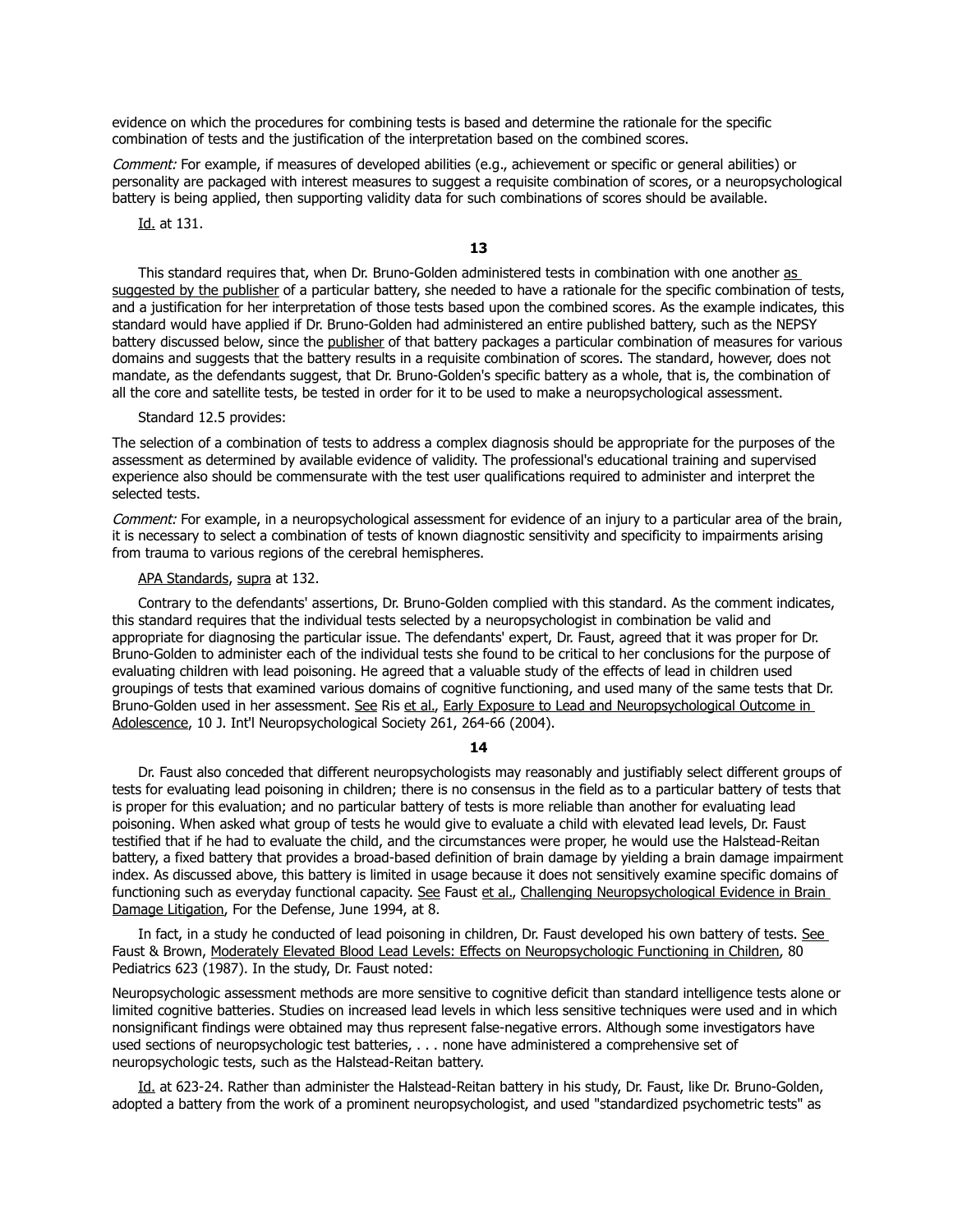well as "a number of clinical tests," noting that "[e]xtensive normative data [was] available on all of the tests and items." Id. at 625. As Dr. Bruno-Golden did, Dr. Faust tested general areas of functioning, including "psychomotor, memory, visual-motor and spatial, language and associated functions . . ., attention and concentration, and reasoning." Id.

 Notably, since Dr. Faust administered the foregoing tests as part of a research study, he standardized the results of his self-selected neuropsychological battery by administering the tests to fifteen children with moderately increased blood levels and fifteen "control" children. Id. at 624. However, nothing in the record indicates that a neuropsychologist who is clinically assessing whether a particular child's exposure to lead has resulted

#### **15**

in any cognitive deficits, even in the context of a lawsuit, must "standardize" the battery of tests he or she uses for the particular child. Nor does the record demonstrate that a neuropsychologist must follow a fixed battery that has never been proven to be suitable for sensitively detecting whether lead exposure resulted in any cognitive and behavioral deficits. Indeed, Dr. Faust conceded that the Halstead-Reitan battery was a compromised choice.

 In light of the lack of a discrete combination of tests sensitive to lead poisoning, and Dr. Bruno-Golden's selection of tests that were individually suitable for evaluating lead poisoning in children, Dr. Bruno-Golden did not violate this standard. Underscoring this conclusion is the fact that the flexible battery approach is the generally accepted approach for neuropsychological testing, see, e.g., Sweet et al., The TCN/AACN 2005 "Salary Survey": Professional Practices, Beliefs, and Incomes of U.S. Neuropsychologists, 20 The Clinical Neuropsychologist 325, 333 (2006) (providing results of a 2005 survey of clinical neuropsychologists, and showing that seventy-six percent used a "flexible battery approach" toward test selection, eighteen percent used a "flexible" approach, and seven percent used a "standardized battery approach"); Rabin et al., supra at 48 (providing results of a similar 2004 survey showing that sixty-eight percent of clinical neuropsychologists favored a "flexible battery approach," twenty percent favored a "flexible approach," and eleven percent favored a "standardized battery"), and Dr. Bruno-Golden administered the BPA to the plaintiff in a manner consistent with the flexible battery approach. By definition, the flexible battery approach does not require the examiner to use a required set of tests for evaluating a question. Instead, it provides the trained examiner with some latitude to use her judgment and select tests that may properly address the problem presented by evaluating the relevant domains of functioning.

 The concept of hypothesis testing itself requires the examiner to, based upon the individual and the initial general testing, e.g., the IQ test, form a hypothesis concerning which domains of behavior may be affected, and then select tests to evaluate those domains. Furthermore, the APA Standards encourage examiners to conduct individualized assessments. See APA Standards, supra at 121. Accordingly, when Standard 12.5 is viewed in its proper context, Dr. Bruno-Golden's specific battery was not required to be validated as a whole. Cf. Minner, 791 A.2d at 869 (Because the expert "based her initial results on a sufficient battery of tests," her "results are sufficiently reliable for admissibility.").

 The defendants also rely upon certain language found in a section of the APA Standards entitled "Test Interpretation" in support of their position. See APA Standards, supra at 121-22. The paragraph cited begins: "For some purposes, including career counseling and neuropsychological assessment, test batteries are frequently used." Id. at 122. These batteries examine various

**16**

cognitive domains and "often include tests of verbal ability, numerical ability, nonverbal reasoning, mechanical reasoning, clerical speed and accuracy, spatial ability, and language usage." Id.

When psychological test batteries incorporate multiple methods and scores, patterns of test results frequently are interpreted to reflect a construct or even an interaction among constructs underlying test performances. Higher order interactions among the constructs underlying configurations of test outcomes may be postulated on the basis of test score patterns. The literature reporting evidence of reliability and validity that supports the proposed interpretations should be identifiable. If the literature is incomplete, the resulting inferences may be presented with the qualification that they are hypotheses for future verification rather than probabilistic statements that imply some known validity evidence.

Id.

 The defendants argue that this language demonstrates that "validity issues . . . arise with the administration of non-standardized batteries." The language, however, does not distinguish between standardized and non-standardized batteries. Further, this section addresses the interpretation of test score patterns, and, if it applies at all, would likely be relevant to Dr. Bruno-Golden's conclusions, not her methodology.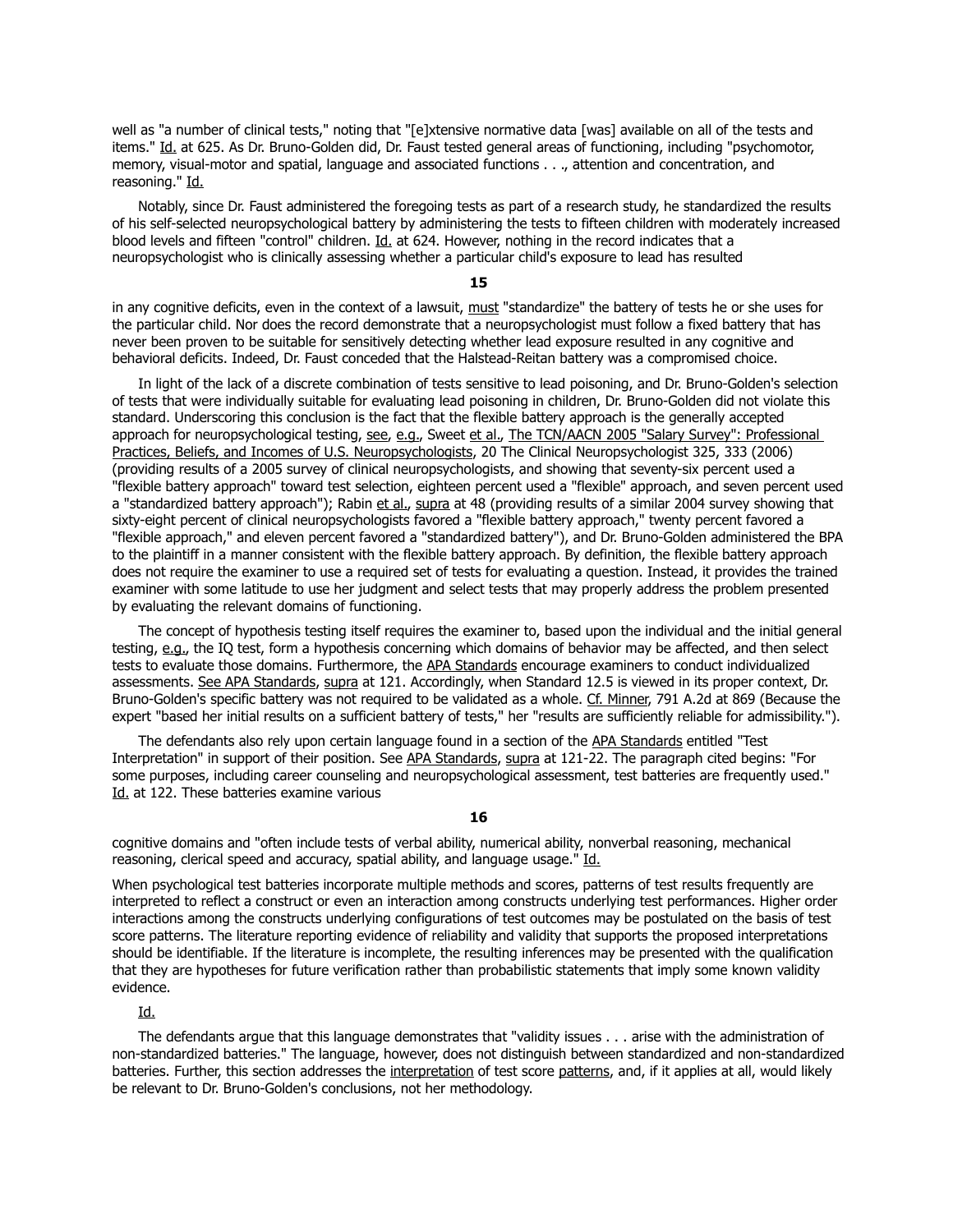Even so, if interpreted in the context of flexible batteries, the language seemingly requires that evidence of reliability and validity support a proposed interpretation of the interactions between the subtests of an individual test battery, not the interaction between every test of a comprehensive neuropsychological battery used for assessment. For example, Dr. Bruno-Golden noticed a scatter or variation in the plaintiff's scores on two subtests of the verbal portion of the WISC III. The literature indicated that this variation indicates a weakness in the plaintiff's verbal performance that the WISC III did not sensitively measure. Dr. Bruno-Golden therefore determined that she needed further verbal testing to clearly understand how the plaintiff functions in her left hemisphere. Pursuant to the above language in the APA Standards, Dr. Bruno-Golden properly used literature to interpret the intertest scatter. In the context of a clinical evaluation, as opposed perhaps to a research study, Dr. Bruno-Golden did not need further literature to then validate her interpretation of the interaction between the WISC and the individual test examining the specific construct.

**17**

 To conclude otherwise would require the field of neuropsychology to test, peer review, and calculate error rates for an infinite number of test combinations for the interpretations to be reliable. Each time a new validated and reliable test or battery of tests, such as the NEPSY, is developed or even updated, a clinical examiner could not use it as part of a comprehensive battery since it would be unknown how it interacted with the other tests within that battery. Since the flexible battery approach is the generally accepted approach to conducting neuropsychological assessments, the APA Standards could not logically mandate that a neuropsychologist always use a comprehensive test battery that is validated as a whole.

The amicus curiae supports this conclusion. Drawing a comparison to clinical medicine, the amicus curiae explains that "[t]here is no expectation that the specific battery of neurological exam procedures and diagnostic tests chosen by the neurologist be studied as a whole with regard to validity." Similarly, for neuropsychological testing, "test validity lies in individual tests, not in `test batteries.'" "Either the individual tests selected for inclusion in a flexible-battery are scientifically valid or they are not." Citing a "hallmark article" in an APA journal, the amicus curiae emphasizes that using large fixed batteries is a questionable practice, and that "a flexible, multimethod assessment battery using tests typically employed in practice and selected on the basis of idiographic referral questions" is recommended. See Meyer et al., Psychological Testing and Psychological Assessment: A Review of Evidence and Issues, 56 American Psychologist 128, 154 (2001). Accordingly, the defendants' position that Dr. Bruno-Golden's battery as a whole was required to have been tested, have been subject to peer review or publication, and have a known or potential error rate contravenes the flexible battery approach and the concept of hypothesis testing.

 Moreover, under the defendants' position, no psychologist who uses a flexible battery would qualify as an expert, even though the flexible battery approach is the prevalent and well-accepted methodology for neuropsychological assessment. Further, while the approach proffered by the defendants, the fixed battery approach, has been tested, has been peer reviewed, and has known or potential error rates outside the context of lead poisoning, it seems to no longer be the generally accepted methodology for conducting neuropsychological assessments. See, e.g., Sweet et al., supra at 333; Rabin et al., supra at 48; Faust et al., supra at 8. Therefore, the implication of the defendants' position is that no neuropsychologist, or even psychiatrist or psychologist since, in their view, all combinations of tests need to be validated and reliable, could ever assist a trier of fact in a legal case.

However, "[t]he role of the Court when ruling on a Daubert motion is not to resolve the scientific debate, but to determine whether [the] plaintiff['s] experts have a reliable basis for their testimony." Palmer v. Asarco

#### **18**

Incorporated, [510 F. Supp. 2d 519,](https://demo.lawriter.net/find_case?cite=510%20F.Supp.2d%20519) 527 (N.D. Okla. 2007). Regardless of whether the fixed battery approach was a better approach to evaluating the plaintiff, the relevant inquiry is whether Dr. Bruno-Golden used a reliable methodology to conduct her neuropsychological assessments. See Minner, 791 A.2d at 869 (noting that, while the plaintiffs argued that the fixed battery approach was the better approach, the "'flexible' approach appears to be an acceptable method for the evaluation of patients").

 We agree with the trial court that the BPA is generally accepted in the scientific literature as a reliable method for clinically assessing children for cognitive and behavioral deficits. Cf. id. As Dr. Shaheen testified, "the battery of tests that [Dr. Bruno-Golden] employed followed the general guidelines for neuropsychological assessment for children and [her] qualitative analysis lends information that is used clinically and . . . is a standard clinical approach." See also L. Russ et al., supra §§ 23:9, 23:26, at 23-13, 23-25 to -26; Mcconnel, The Sevin Made Me Do It: Mental Non-Responsibility and the Neurotoxic Damage Defense, 14 Va. Envtl. L.J. 151, 156-57 (1994). The defendants' own expert testified that qualitative indicators like those used in the BPA are "potentially important," and never refuted the notion that the BPA is a generally accepted methodology for clinically evaluating children.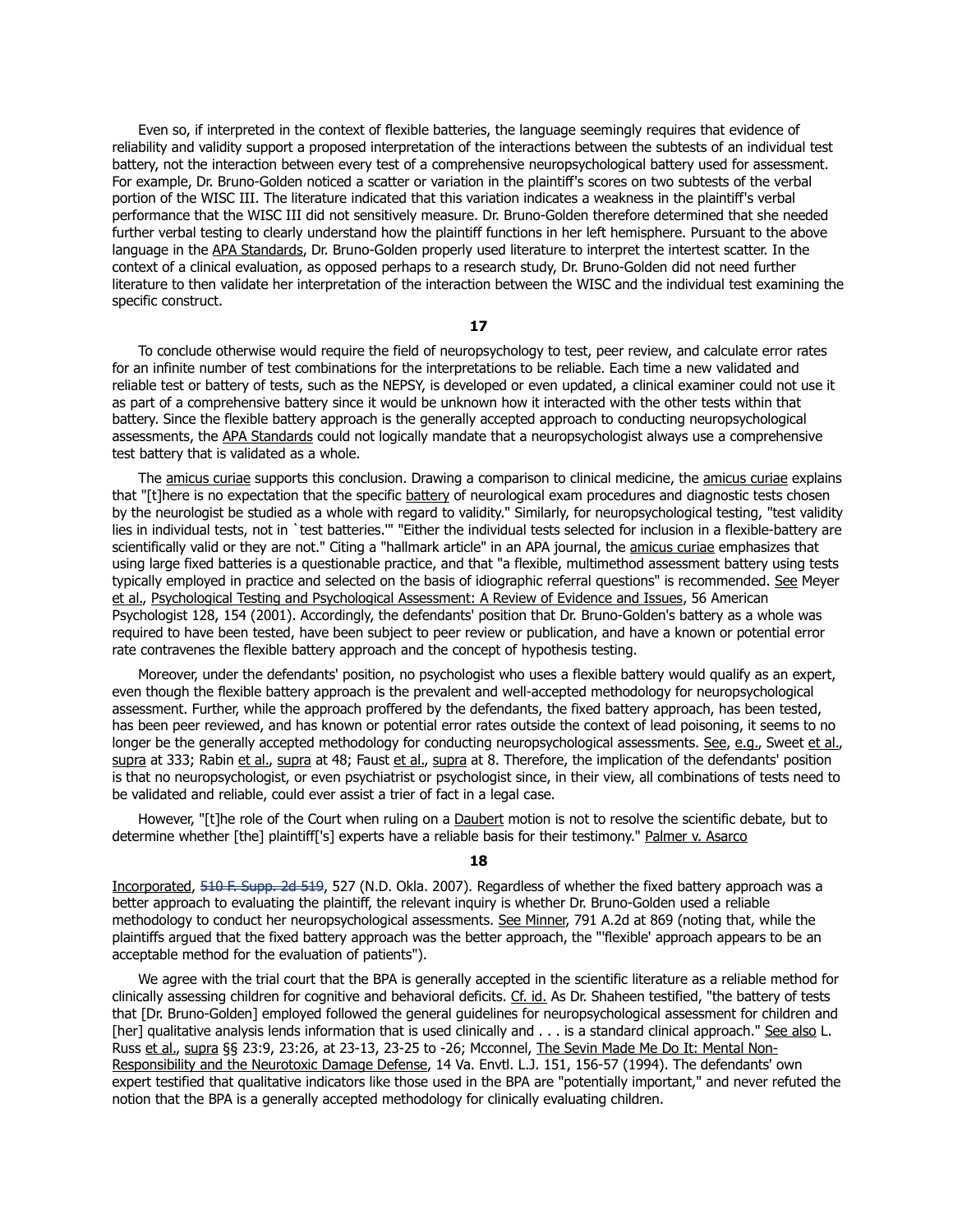Further, although another neuropsychologist may reach different conclusions, the evidence in the record indicates that the BPA as a flexible battery approach can be tested. See RSA 516:29-a,  $II(a)(1)$ . Another examiner could conceivably administer the same core tests in the morning session, noting both the quantitative scores and the qualitative indicators, evaluate the results and form a hypothesis, and test that hypothesis in the afternoon session by conducting standardized tests that would identify any problem areas. Additionally, as Dr. Shaheen testified, the BPA has been subject to peer review and publication. See RSA 516:29-a, II(a)(2).

While the BPA itself does not have a known or potential error rate, the **Daubert** factors "do not constitute `a definitive checklist or test" that must be applied in all circumstances. Kumho Tire, 526 U.S. at 150 (quoting Daubert, 509 U.S. at 594); see also RSA 516:29-a, II. Rather, the factors must be applied with flexibility and in light of the proffered testimony. Baker Valley, 148 N.H. at 616. Given the nature of the BPA, and particularly that it inherently requires some level of flexibility, we find that the known or potential error rate factor is not an "appropriate" consideration in examining its reliability. See RSA 516:29-a, II(a).

However, we note that a critical component of our finding that the BPA meets three of the four Daubert factors is the use of standardized tests. To meet the threshold for reliability, a neuropsychologist applying the BPA must demonstrate that the individual tests he or she administered as part of the

#### **19**

battery, not the battery as a whole, have been tested, have been subject to peer review and publication, and have known or potential error rates. Cf. United States v. Eff, [461 F. Supp. 2d 529,](https://demo.lawriter.net/find_case?cite=461%20F.Supp.2d%20529) 531, 533 (E.D. Tex. 2006) (although neuropsychologist's opinion of insanity was not a reliable conclusion, the battery of tests administered by the neuropsychologist to measure defendant's cognitive abilities, including the Wechsler Adult Intelligence Scale-III, ROCF, Boston Naming Test, Wisconsin Card Sorting Test, Wide Range Achievement Test-4, and Finger Tapping, was reliable because the individual tests could be repeated, had reasonable confidence levels, and had been widely administered).

 The defendants do not dispute that each of the individual tests Dr. Bruno-Golden used to evaluate the plaintiff met these requirements. Notably, it might be a different case if Dr. Bruno-Golden had used the BPA in a manner inconsistent with the flexible battery approach, such as by specifically designing a set of tasks for the plaintiff that were not standardized, or by creating a new test to measure a particular deficit area. See W.P. Milberg et al., supra at 67; cf. Downs v. Perstorp Components, Inc., [126 F. Supp. 2d 1090,](https://demo.lawriter.net/find_case?cite=126%20F.Supp.2d%201090) 1109-10, 1128 (E.D. Tenn. 1999) (excluding expert's testimony as unreliable partly because he developed and administered a completely self-selected battery that had no basis or consistency, and compared the results to norms that were based upon his own collective data, as opposed to standardized test data). In those circumstances, the lack of validity evidence for the individual tests administered by the neuropsychologist might affect the reliability of the methodology itself. See Langill, \_\_\_ N.H. at  $\overline{\phantom{a}}$ 

 Accordingly, we find that, when the BPA is administered in a manner consistent with the flexible battery approach, as described above, it is generally a reliable approach to neuropsychological assessment, and is thus a reliable methodology for determining a person's cognitive status. Cf. Palmer, 510 F. Supp. 2d at 522, 524-25 (finding that, despite "the somewhat subjective nature of plaintiffs' neurocognitive injuries," neuropsychologist had a reliable basis to testify to test results of plaintiffs with lead exposure, and that plaintiffs suffered from certain neurocognitive deficits, where neuropsychologist administered a battery of tests to plaintiffs, including the WISC III "and selected subsets of the . . . Children's Memory Scale").

 The defendants argue, and the trial court found, that, even if the BPA is reliable for clinical assessment, it is unreliable in the forensic context. The defendants assert that "Dr. Bruno-Golden['s] admi[ssion] that she combined quantitative data with her subjective, qualitative observations when reaching her conclusions," and her "admi[ssion] that her methodology . . . would not be appropriate or acceptable for a published research paper, . . . confirms the trial court's conclusion that the methodology was not sufficiently reliable for jury consideration."

## **20**

 The plaintiff, amicus curiae, Dr. Bruno-Golden, and Dr. Shaheen dispute that any different standard exists for the forensic setting as opposed to the clinical setting. According to the amicus curiae, "the clinical and `forensic' neuropsychologist are not distinguishable by their testing approach, by the scientific merits of their instruments, by balance of objectivity versus subjectivity, by standards of logical proof, or by training." Both "rely on situation-specific test batteries, and both strive to be objective and accurate in their characterization of an examinee's cognitive status. . . . Both neuropsychology roles . . . require scientific validation, but not fundamentally different kinds of scientific validation." We agree.

Besides Dr. Faust's unsupported opinion that clinical neuropsychologists are not objective examiners because their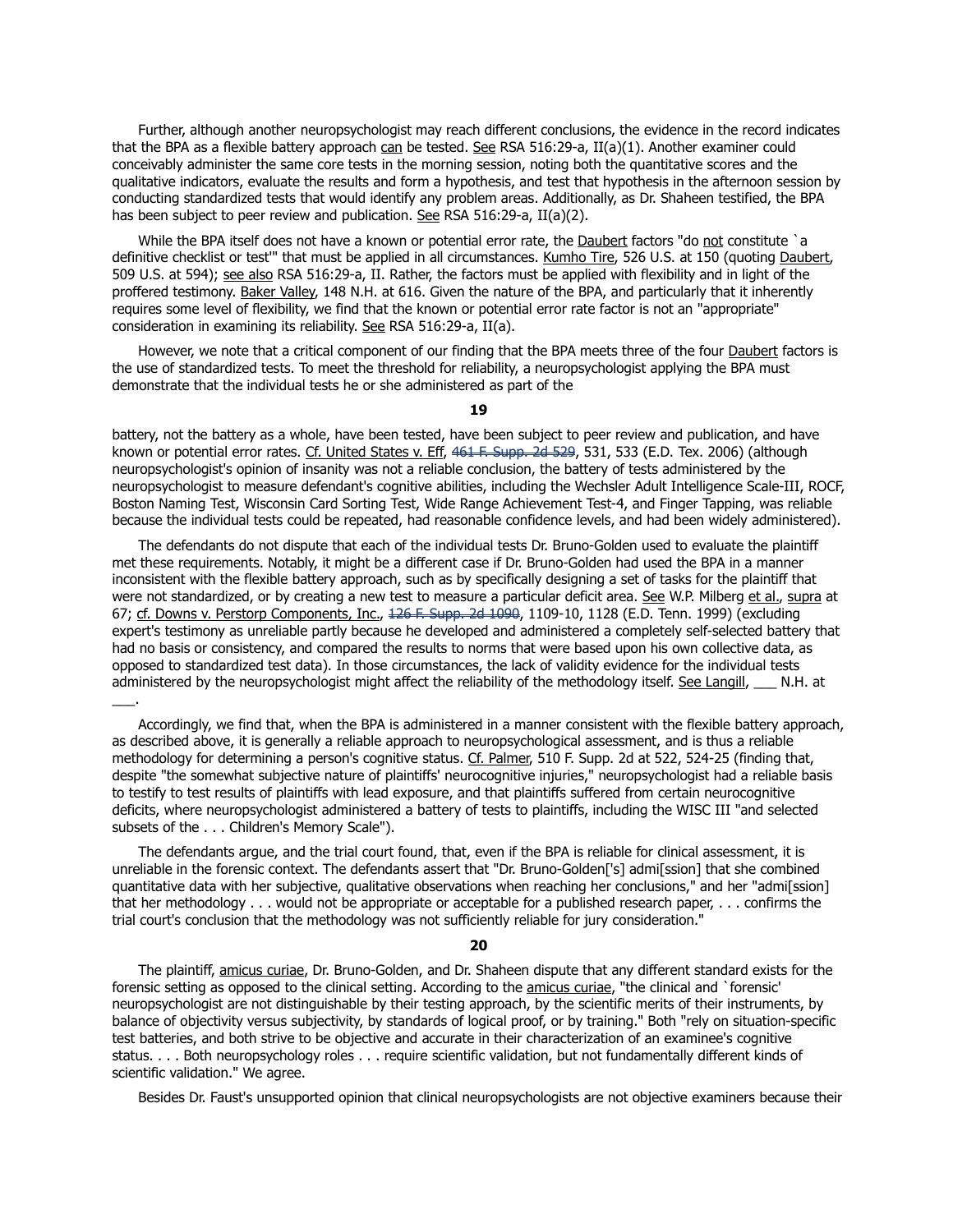apparent goal is to advance the patient's interest, nothing in the record indicates that the field of neuropsychology recognizes a relevant distinction between methodologies based upon their use in the clinical setting versus the forensic setting. Contrary to the defendants' assertion, Dr. Bruno-Golden's purpose was not to publish a research paper, which arguably would have required her to conduct a study similar to the one Dr. Faust has published, in which she standardized results against a control group. Instead, her purpose in evaluating the plaintiff was to determine the plaintiff's cognitive status; specifically, to "assess her current level of cognitive and behavioral functioning and serve as a basis from which to make recommendations with respect to her overall care, clinical management, and educational program."

 To this end, Dr. Bruno-Golden administered a flexible battery based upon the plaintiff's presentation and history that consisted of standardized tests, scored those tests against published norms, and interpreted the results to determine the plaintiff's cognitive status. Although the BPA required Dr. Bruno-Golden to use and interpret both qualitative and quantitative measures to render her assessment, contrary to Dr. Faust's assertion, nothing in the record suggests that her goal as both a clinical and forensic neuropsychologist was not to render an objective determination of the plaintiff's cognitive status based upon those measures and her extensive clinical experience as a neuropsychologist. The subjectivity inherent in using the BPA to clinically assess a patient does not in and of itself render that methodology unreliable for determining whether a particular plaintiff in a legal proceeding suffers from or is at risk for cognitive or behavioral deficiencies. Cf. S.V. v. R.V., [933 S.W.2d 1,](https://demo.lawriter.net/find_case?cite=933%20S.W.2d%201) 42 (Tex. 1996) (Cornyn, J. concurring).

To be sure,

[t]he ability of the clinician to supplement the actual test scores with observation of the patient during the test, as well as background qualitative information

**21**

obtained from the patient, and the patient's records and family, are generally believed to allow clinicians to make more informed diagnoses than would be possible by a simple mathematical calculation based on test scores alone.

 L. Russ et al., supra § 23:26, at 23-26. Thus, "[t]he clinical judgment of the neuropsychologist is a critical part of the forensic evaluation and should be used in conjunction with" quantitative test scores. Mcconnel, supra at 156-57; see also L. Russ et al., supra § 23:9, at 23-13 ("when the purpose of the examination goes beyond merely identifying and quantifying impairments," such as "[w]hen there is any question as to the cause of the identified impairments, whether for purposes of treatment or litigation, or as to the 'stability' of the impairments (i.e., is the patient likely to get worse, and if so, over what time frame?), the bare scores on the tests will not be sufficient to answer the question"). If the BPA as used by Dr. Bruno-Golden, which employs both quantitative and qualitative measures, is reliable to diagnose the plaintiff with particular injuries, and to prescribe her future clinical and educational care as a result of that diagnosis, we do not see how that same methodology is unreliable for assisting a fact finder in understanding the plaintiff's cognitive and behavioral status. See, e.g., Benedi v. McNeil-P.P.C., Inc., [66 F.3d 1378,](https://demo.lawriter.net/find_case?cite=66%20F.3d%201378) 1384 (4th Cir. 1995) ("We will not declare . . . methodologies invalid and unreliable in light of the medical community's daily use of the same methodologies in diagnosing patients."); State v. McMullen, [900 A.2d 103,](https://demo.lawriter.net/find_case?cite=900%20A.2d%20103) 118-19 (Del. Super. Ct. 2006) (finding that if a particular methodology "provides a sufficient basis on which to prescribe medical treatment with potential life-or-death consequences, it should be considered reliable enough to assist a fact finder in understanding certain evidence or determining certain fact issues"); cf. Heller v. Shaw Industries, Inc., [167 F.3d 146,](https://demo.lawriter.net/find_case?cite=167%20F.3d%20146) 155 (3d Cir. 1999).

Indeed, Daubert simply requires that an expert "employ[] in the courtroom the same level of intellectual rigor that characterizes the practice of an expert in the relevant field." Kumho Tire, 526 U.S. at 152. The record reveals no evidence suggesting that Dr. Bruno-Golden used a different methodology to evaluate the plaintiff from that which she normally uses in clinically assessing patients with lead paint exposure. Moreover, because the BPA as a flexible battery approach has a reliable basis in the knowledge and experience of neuropsychology, see id. at 149, any alleged shortcomings in Dr. Bruno-Golden's interpretation of the quantitative and qualitative results affect the weight to be given her conclusions, not the reliability of the methodology itself. Langill, \_\_\_ N.H. at \_\_\_; Dahood, 148 N.H. at 723. Accordingly, we reject the defendants' assertion that Dr. Bruno-Golden's methodology, the BPA as a flexible battery approach, is not a sufficiently reliable methodology to assist a fact finder in understanding the plaintiff's neuropsychological status.

### C. Reliability of Dr. Bruno-Golden's Application of the BPA to This Case

 We now review the trial court's finding that Dr. Bruno-Golden did not reliably apply the BPA to this case because she failed to follow the rules of administration for certain tests she used during her assessments. See RSA 516:29-a,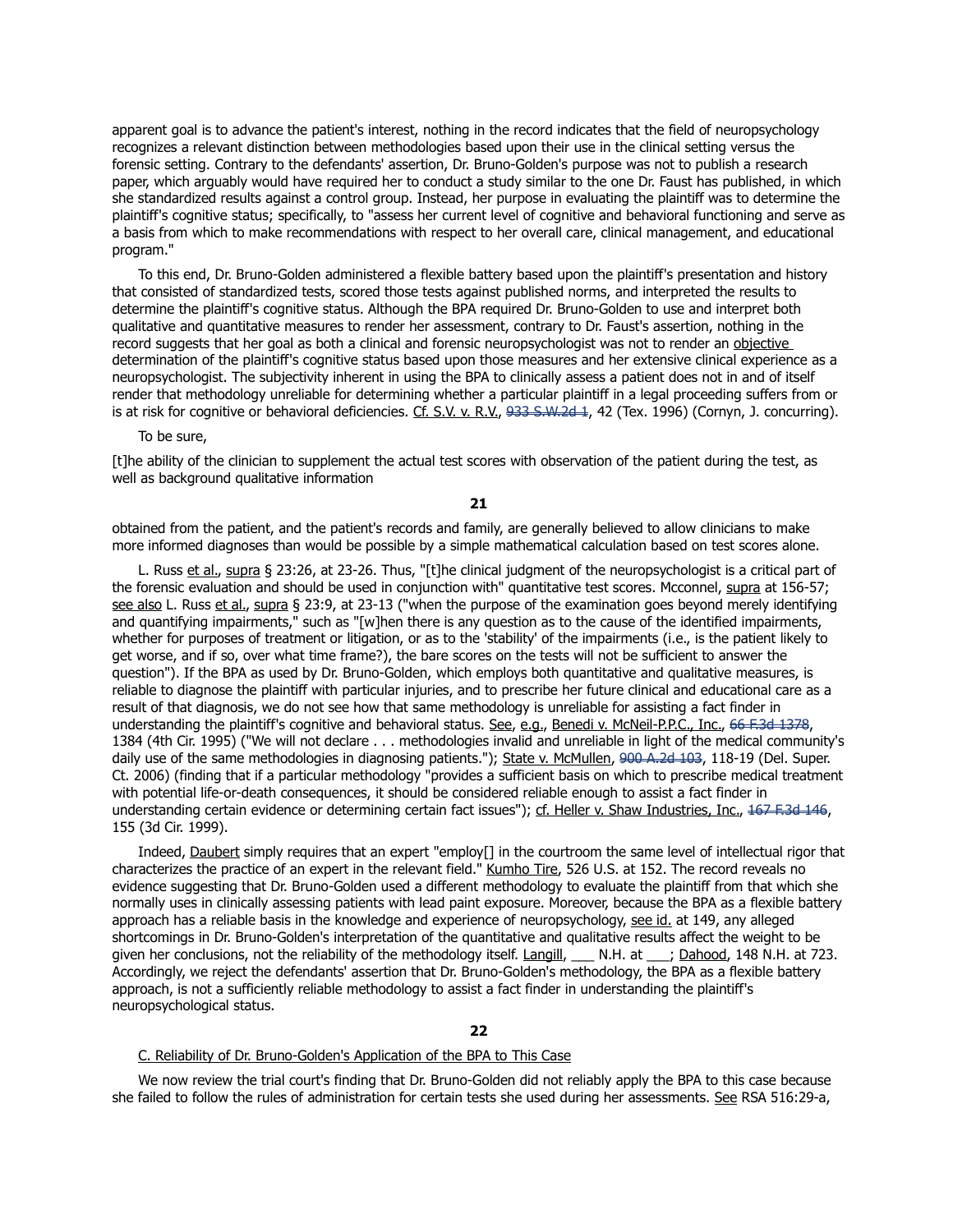I(c). We review this finding for an unsustainable exercise of discretion. Langill, \_\_\_ N.H. at \_\_\_

 RSA 516:29-a, I(c) precludes expert testimony by a witness unless "[t]he witness has applied the principles and methods reliably to the facts of the case." In Langill, we adopted the following standard for determining when a witness has met this requirement:

when the application of a scientific methodology is challenged as unreliable under Daubert and the methodology itself is otherwise sufficiently reliable, outright exclusion of the evidence in question is warranted only if the methodology was so altered by a deficient application as to skew the methodology itself. Where errors do not rise to the level of negating the basis for the reliability of the principle itself, the adversary process is available to highlight the errors and permit the fact-finder to assess the weight and credibility of the expert's conclusions. . . . As long as an expert's scientific testimony rests upon good grounds, . . . it should be tested by the adversary process -- competing expert testimony and active cross examination -- rather than excluded from jurors' scrutiny for fear that they will not grasp its complexities or satisfactorily weigh its inadequacies.

Langill, \_\_\_ N.H. at \_\_\_ (quotations and citations omitted). Thus, for the testimony to be inadmissible, the flaws in application must "so infect the procedure as to make the results unreliable." Id. (quotation and brackets omitted).

 In its order, the trial court specifically found that, in 2004, Dr. Bruno-Golden erred in administering the Block Design subtest of the WISC. The court also noted that the defendants had pointed to five other tests or subtests "in which Dr. Bruno-Golden created her own rules of administration or procedure," and that "Dr. Bruno-Golden could only identify two tests in 2002 and two tests in 2004 in which she followed the rules of administration." Thus, because following test administration rules maintains the validity and reliability of testing and Dr. Bruno-Golden did not abide by the rules for the

**23**

cited tests, the trial court found that "as administered in this case, Dr. Bruno-Golden's methodology was not reliable."

 We address each cited error in turn to determine whether the errors rise to the level of negating the basis for the reliability of the methodology itself. Id.

## 1. WISC III and WISC IV

 The WISC provides a global picture of the brain's processing. It assesses both the left and right hemispheres of the brain by incorporating subtests that analyze various verbal and non-verbal constructs. The subtests are individually scored in accordance with age norms contained in a manual. The manual also contains standards for administration of the test.

 In 2002, when administering the WISC III, Dr. Bruno-Golden deviated from the manual's standards of administration for two subtests: Block Design and Object Assembly. In the Block Design subtest, a child is presented with a picture with a design on it and cubes that have the same design on them. The child is instructed to arrange the cubes so that they match the picture. Similarly, the Object Assembly subtest requires the child to complete a puzzle. Both subtests are timed tests in which the child is allotted more points for completing the tasks early, and receives a zero if she does not finish within the time limits.

 On those occasions when the plaintiff did not complete the Block Design or Object Assembly tasks within the allotted time, Dr. Bruno-Golden gave the plaintiff a score of zero, but allowed her to continue trying to complete the tasks past the time limits. Dr. Bruno-Golden gave the plaintiff more time primarily because she did not want to disrupt her rapport with the plaintiff since the plaintiff had asked to continue the tasks, and secondarily because she wanted to observe whether, if given more time, the plaintiff would be able to finish the tasks. On one occasion, Dr. Bruno-Golden gave the plaintiff more time because the plaintiff was nearing completion of the task; on others, unless the plaintiff wanted to stop, she allowed her to continue.

 Similarly, in 2004, when administering the WISC IV, Dr. Bruno-Golden deviated from the manual's administration standards for the subtests Block Design and Coding. The Coding subtest is administered after the Block Design subtest. In the Coding subtest, the child is presented with a code where the numbers one through nine are matched with specific geometric shapes. The numbers are then listed in a random order, and the child must fill in the corresponding geometric shapes. The child is first given a sample so that the child understands the task, and then is provided two minutes in which to complete the subtest. The Coding subtest is scored based upon what the child completes in the two-minute time limit.

For the Block Design subtest of the WISC IV, Dr. Bruno-Golden gave the plaintiff a score of zero, but again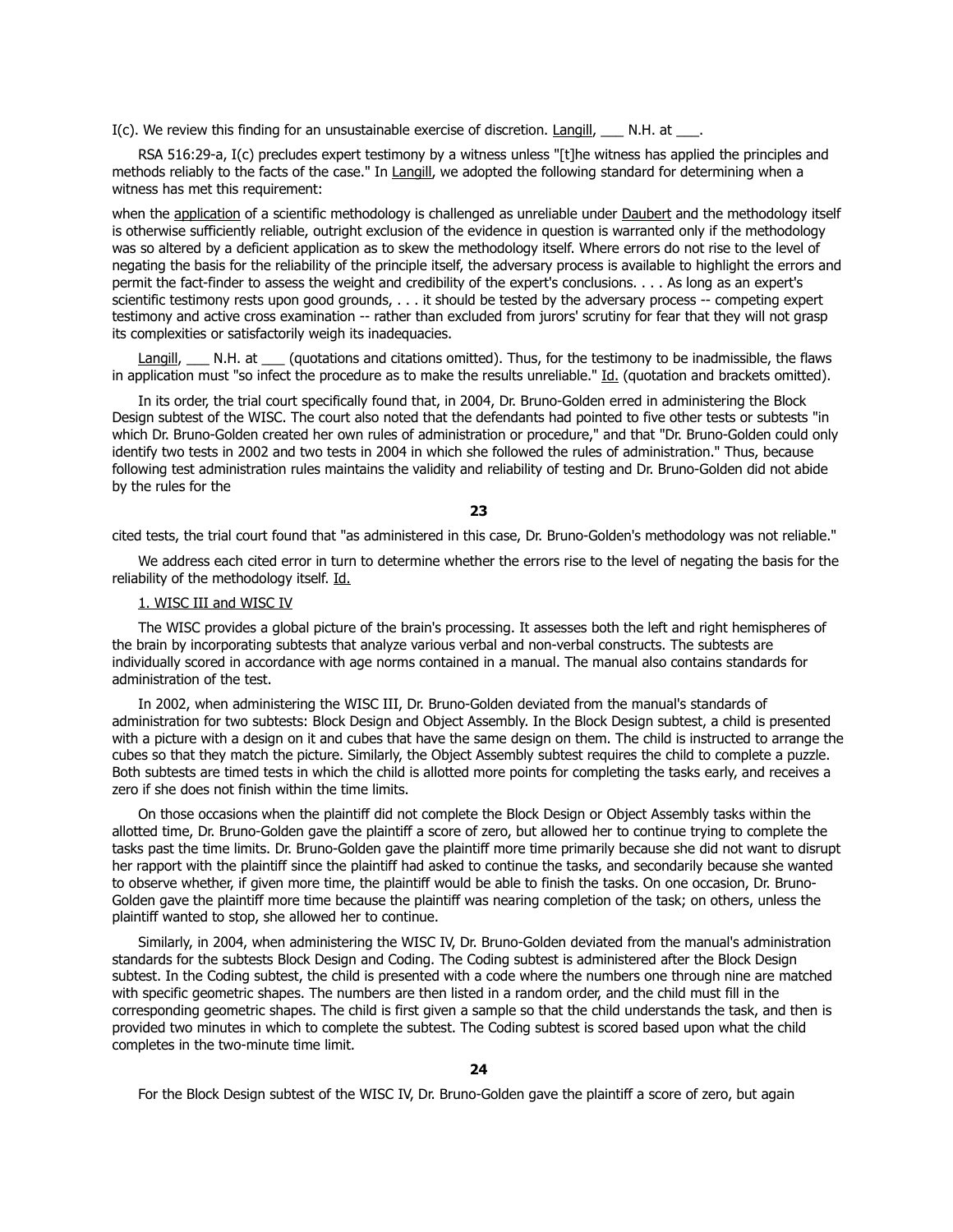allowed the plaintiff to continue after the time limits for the tasks had expired because the plaintiff was highly motivated to complete the tasks. Further, in the WISC IV version of the Block Design subtest, when a child obtains three consecutive scores of zero, the manual instructs the examiner to discontinue the subtest. Dr. Bruno-Golden allowed the plaintiff to continue with the fourth task, even though the plaintiff had received three consecutive scores of zero, because the plaintiff impulsively flipped the subtest over and insisted upon attempting the next problem. Dr. Bruno-Golden, however, did not score the additional time that the plaintiff spent on the subtest.

 Similarly, for the Coding subtest of the WISC IV, Dr. Bruno-Golden allowed the plaintiff to continue for three minutes after the two-minute time limit. She scored, however, only the portion completed within the time limit. The Coding subtest on the WISC IV was the same as the Coding subtest for the WISC III.

 The defendants argue that Dr. Bruno-Golden's failure to follow the time limits for the foregoing WISC subtests rendered her entire testimony unreliable. Relying upon the APA Standards, the trial court found that "the plaintiff ha<sup>[d]</sup> not shown that Dr. Bruno-Golden's decision to provide her with additional time to complete the [Block-Design] test was an approved change in test format, or more importantly, what effect the changes that Dr. Bruno-Golden made in test administration had upon the validity, reliability and appropriateness of norms."

The APA Standards allow an examiner to make an approved change in test format or mode of administration, but note that in these instances the examiner "should have a sound rationale for concluding that validity, reliability, and appropriateness of norms will not be compromised." APA Standards, supra at 117. The APA Standards comment:

In some instances, minor changes in format or mode of administration may be reasonably expected, without evidence, to have little or no effect on validity, reliability, and appropriateness of norms. In other instances, however, changes in format or administrative procedures can be assumed a priori to have significant effects. When a given modification becomes widespread, consideration should be given to validation and norming under the modified conditions.

Id. However, the APA Standards also explain:

## **25**

When conducting psychological testing, standardized test administration procedures should be followed. When nonstandard administration procedures are needed, they are to be described and justified. . . .

One advantage of individually administered measures is the opportunity to observe and adjust testing conditions as needed. In some circumstances, test administration may provide the opportunity for skilled examiners to carefully observe the performance of persons under standardized conditions. For example, their observations may allow them to more accurately record behaviors being assessed, to understand better the manner in which persons arrive at their answers, to identify personal strengths and weaknesses, and to make modifications in the testing process. Thus, the observations of trained professionals can be important to all aspects of test use.

Id. at 120-21 (emphasis added).

 Moreover, the WISC III manual states that if the child is nearing the completion of an item when the time limit expires, the child should be allowed to finish in the interest of maintaining rapport with the child. The administrator scores, however, only that work that is completed within the allotted time.

 Finally, literature on the BPA indicates that in most cases, a patient is allowed additional time to complete the problem at hand when she is near a solution. W.P. Milberg et al., supra at 69. According to this literature, "[r]esponse slowing often accompanies brain damage, and its effects on test performance need to be examined separately from the actual loss of information-processing ability." Id. Thus, it is important to distinguish between patients who work too slowly from those who cannot complete problems no matter how much time is given. Id.

 At the Daubert hearing, Dr. Shaheen, a qualified pediatric neuropsychologist, testified that a neuropsychologist may allow a child to continue past the time limits to observe the process the child uses to solve the problem and to see whether the child is persistent. These observations allow the clinician to determine whether the child is capable of succeeding on that task. Dr. Shaheen also testified that it is unknown what effect disrupting the rapport Dr. Bruno-Golden had with the plaintiff by not allowing her to complete the tasks would have had on subsequent tests. She agreed, however, that she

## **26**

also did not know what effect extending the time limit on these subtests had upon the plaintiff's performance on later subtests, but opined that the additional time is unlikely to have affected the validity of the subsequent tests.

The foregoing evidence demonstrates that Dr. Bruno-Golden was permitted to exceed the time limits of subtests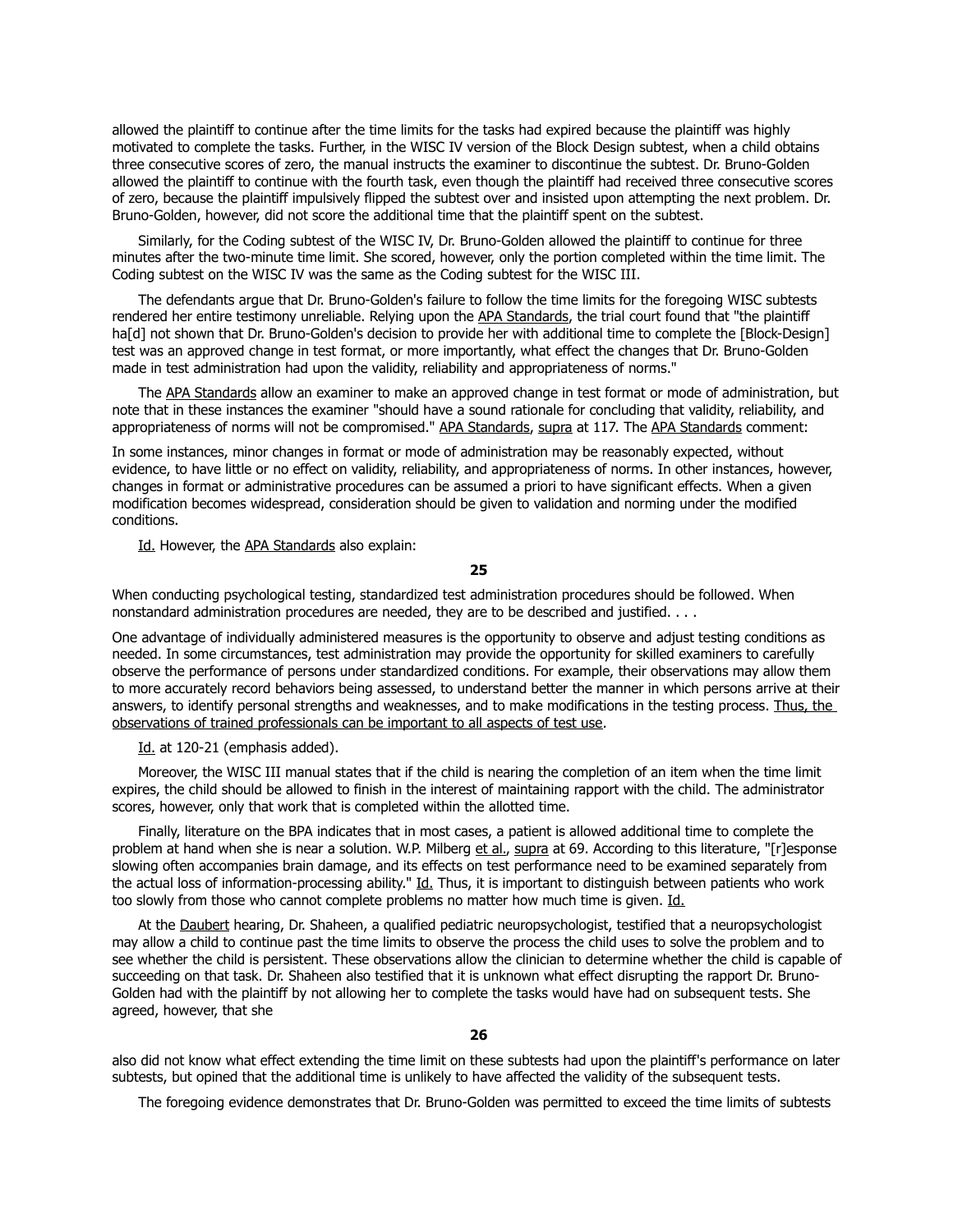when the plaintiff was nearing completion of a test, so long as she scored the plaintiff within the time limits. Dr. Bruno-Golden appears to have given the plaintiff more time to complete some of the WISC subtests even in those instances where the plaintiff was not nearing a solution. However, given that Dr. Bruno-Golden always scored the plaintiff in accordance with the time limits, and that she gave the plaintiff more time for the permissible purposes of maintaining her rapport with the plaintiff, sustaining the plaintiff's motivation, and observing the plaintiff's behavior, such a slight deviation from the rules of administration does not rise to the level of negating the basis of reliability for the BPA itself. Langill, N.H. at ...

 Indeed, both the WISC manual and the BPA literature emphasize the importance of an examiner's rapport with the child. In 2002 and 2004, Dr. Bruno-Golden administered the WISC tests in the morning, and second only to the human figure drawing. Thus, since Dr. Bruno-Golden had planned for a full day of tests, it would have been particularly important for Dr. Bruno-Golden to maintain her rapport with the plaintiff at this early stage.

 Further, the BPA itself includes a qualitative component that requires the examiner to observe a child's behavior and draw conclusions from that behavior based upon the examiner's expertise and published literature. See, e.g., W.P. Milberg et al., supra at 67-69. The APA Standards also note the importance of an examiner's observations for the accurate recording of the patient's behavior. APA Standards, supra at 121. Thus, in the context of the BPA, Dr. Bruno-Golden's failure to stop the plaintiff at the time limits for two of the WISC III and two of the WISC IV subtests could not have so infected the procedure as to skew the reliability of the BPA itself. Langill, \_\_\_ N.H. at \_\_\_. Rather, it was for the jury to resolve the dispute in the testimony and determine what effect, if any, the increased time on the subtests had on the results of the subsequently administered subtests. Id. Accordingly, the trial court erred in excluding Dr. Bruno-Golden's testimony based upon her deviation from the WISC time limits.

# 2. NEPSY

The NEPSY test is a battery of neuropsychological tests specifically designed for children. Korkman et al., NEPSY, A Developmental Neuropsychological Assessment: Manual 45 (The Psychological Corp. 1998). It consists of numerous subtests that examine various cognitive domains,

**27**

including memory. Id. at 45-48. Each subtest has been individually standardized and is independently scored.

 In the 2002 afternoon session, Dr. Bruno-Golden selected and administered certain NEPSY subtests designed to measure verbal working memory. She did not administer all the core and expanded subtests for memory as "recommended" by the manual. Id. at 46. Otherwise, Dr. Bruno-Golden followed the manual's instructions for administration. In the 2004 afternoon session, Dr. Bruno-Golden repeated the NEPSY subtests she had administered in 2002, except for those subtests that were no longer age-appropriate. In those instances, she selected other tests that examined the same constructs.

 The trial court based its decision in part upon Dr. Bruno-Golden's failure to "administer[] the entire NEPSY battery as recommended in the manual." The NEPSY manual states, in pertinent part:

The NEPSY can be used as an assessment tool at a variety of levels. Subtests are selected on the basis of age, the referral question, the needs of the child, time constraints, and the setting in which the assessment takes place. A Core Assessment, which is composed of selected subtests from each domain, provides an overview of a child's neuropsychological status. An Expanded or Selective Assessment allows a more thorough analysis of specific cognitive disorders, and consists of selected subtests--generally beyond those in the Core. The following sections present recommendations for subtest selection and levels of assessment. A comprehensive neuropsychological evaluation can be completed using the Full NEPSY, which includes all subtests. There is no prescribed set of subtests that must be administered to every child.

. . . .

When a Core Domain Score, a subtest or Supplemental Score, the referral question, or a previous diagnosis indicates the presence of a problem in a certain domain, it is recommended that an Expanded Assessment--the administration of all Core and Expanded subtests in a domain--be administered in order to investigate the problem in greater depth. . . .

**28**

A Selective Assessment involves choosing additional subtests across domains as part of an evaluation. When the Core Assessment suggests the presence of a disorder of a complex function that may involve or affect components from several domains, continuation of testing using the pertinent Expanded subtests as well as additional subtests from other domains is recommended. . . . In these cases, the assessment involves the administration of subtests that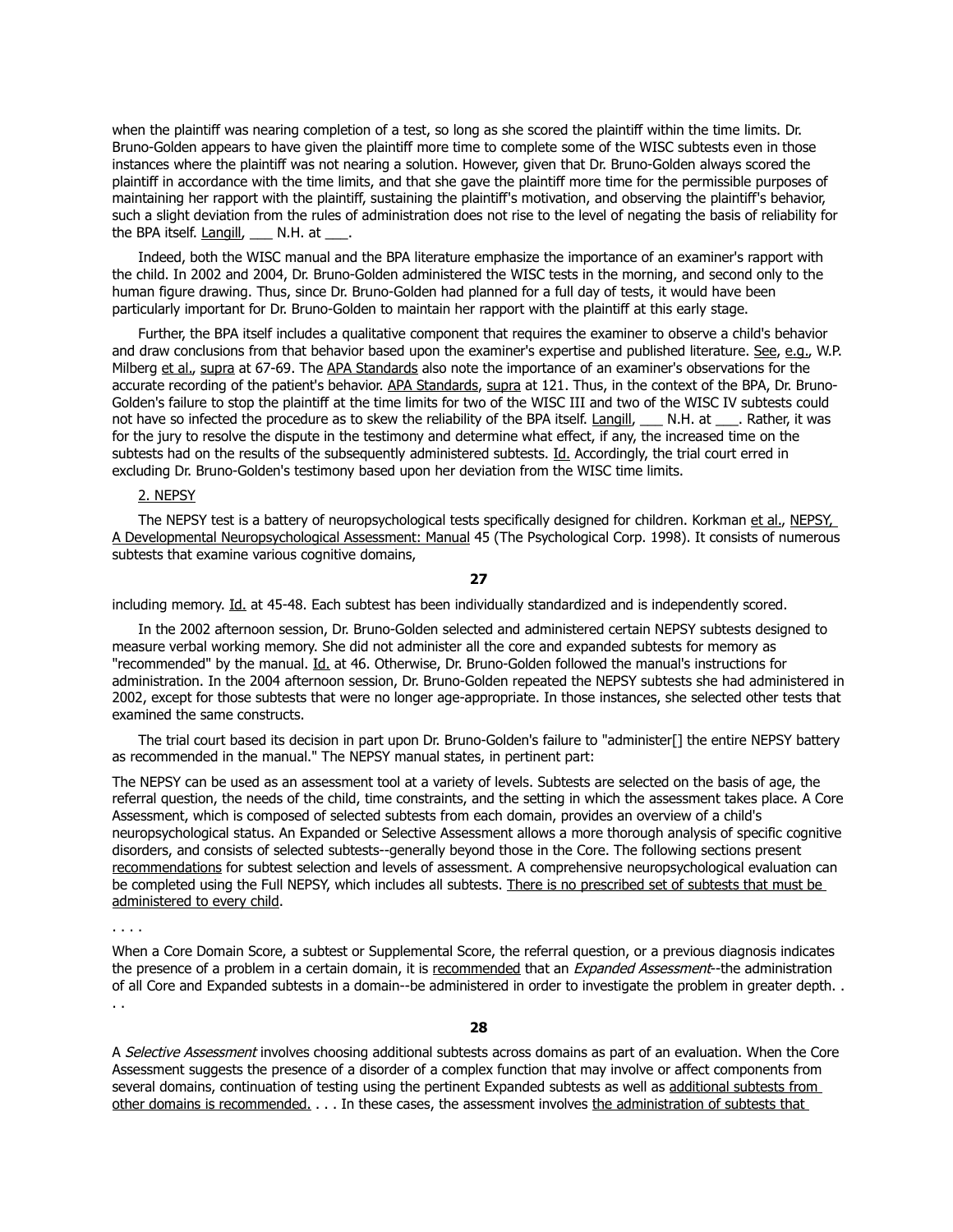#### assess subcomponents of the capacity in question.

Id. at 45-47 (emphases added). The NEPSY manual also delineates a recommended order in which subtests should be administered if they are individually selected for the particular child being tested. Id. at 50-51.

 Dr. Bruno-Golden administered several NEPSY subtests, but did not administer the Full NEPSY or the entire battery for each domain she tested. However, Dr. Bruno-Golden explained that she selected the particular subtests based upon the results of the morning tests. The NEPSY manual specifically allows a neuropsychologist to select pertinent subtests examining the domain in question when the core assessment suggests the presence of a particular issue.

 Dr. Bruno-Golden used the WISC III to obtain the plaintiff's "core assessment"; that is, an overview of the plaintiff's neuropsychological status. Based upon this core assessment, Dr. Bruno-Golden selected pertinent NEPSY subtests that examined specific domains that required further analysis. For example, Dr. Bruno-Golden selected the Sentence Repetition subtest to measure verbal working memory for structured linguistic material because, during the morning session, the plaintiff had frequently requested that Dr. Bruno-Golden repeat herself and the directions. While Dr. Bruno-Golden did not completely follow all the recommendations of the NEPSY manual, contrary to the defendants' assertion, she did not contravene the "manual requirements." Accordingly, her failure to administer the Full NEPSY was not an administration error that could have altered the reliability of the methodology. Instead, it was for the jury to assess the weight of Dr. Bruno-Golden's testimony in light of her failure to follow the NEPSY manual's recommendations. Langill, \_\_\_ N.H. at \_\_\_; Dahood, 148 N.H. at 723. Thus, the trial court's reliance upon this failure was misplaced.

## 3. Wide Range Assessment of Memory and Learning (WRAML)

 The WRAML is a battery designed to examine memory and learning functions. D. Sheslow & W. Adams, Wide Range Assessment of Memory and

**29**

Learning: Administration Manual 13 (1990). In addition to the complete battery, a shorter form of the WRAML consisting of four subtests may also be administered for screening purposes. Id. The WRAML manual instructs the examiner to administer the standard battery in the order presented. Id. at 13-14. It further states:

Preliminary investigations suggest that for many of the subtests, the level of performance is not significantly affected if taken out of sequence or if a specific subtest is administered alone. However, until such investigations are complete, the examiner is encouraged to administer the test in the order presented in this manual. If the examiner is using the Screening Form of the battery, administer only the first 4 WRAML subtests.

Id. at 14 (emphasis added).

 In 2002, Dr. Bruno-Golden administered only the Story Memory subtest of the WRAML. The Story Memory subtest consists of two stories and examines the recall of narrative information. The trial court cited as an administration error Dr. Bruno-Golden's administration of only portions of the WRAML. It also found that Dr. Bruno-Golden "did not record the time limits she used, with the result that she could not say whether or not she had adhered to the time limits in the WRAML manual."

 While the WRAML manual encourages an examiner to administer the entire WRAML in the order presented, it does not require the examiner to administer the entire WRAML or the screening version of the WRAML. Further, the WRAML was not a critical test upon which Dr. Bruno-Golden based her conclusions. Thus, even if Dr. Bruno-Golden erroneously administered only one of the subtests instead of the entire battery or the screening portion, this error could not have risen to the level of negating the basis for the reliability of the BPA itself. Langill, N.H. at \_\_\_. Again, as with the NEPSY, it was for the jury to determine the weight of Dr. Bruno-Golden's testimony given her failure to follow the WRAML manual's recommendations. Id.

 Moreover, the record does not support the trial court's finding that Dr. Bruno-Golden may not have adhered to certain time limits in the WRAML manual. The relevant portion of the WRAML manual provides:

Do observe these additional guidelines when using the WRAML:

## **30**

1. Use the directions exactly as written. Do not paraphrase, adapt or add.

2. Adhere to the time limits associated with the 2 timed subtests (Picture Memory and Design Memory). . . . On no subtest is the child's performance timed, but the Picture Memory and Design Memory subtests require the examiner to expose materials for a specified amount of time. These time intervals should be exact. . . .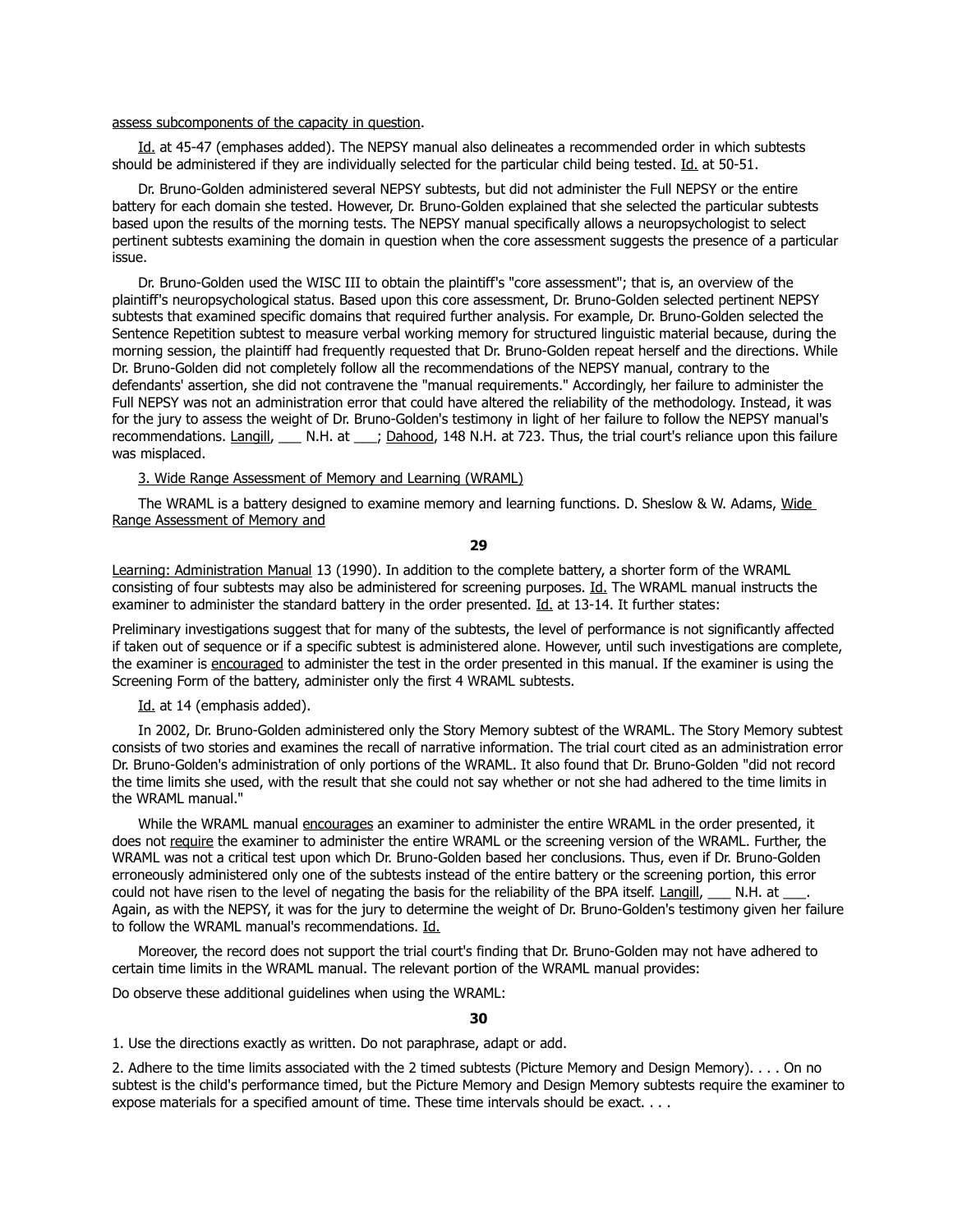#### Sheslow & Adams, supra at 14.

 Dr. Bruno-Golden only administered the Story Memory subtest of the WRAML, not the Picture Memory or Design Memory subtests. Thus, it is not clear that the WRAML manual required her to adhere to certain time limits, particularly since the manual specifically states that the child's performance is not timed on any subtest except the Picture Memory and Design Memory subtests. The record reveals no evidence indicating that the Story Memory subtest had precise time limits. Notably, Dr. Faust did not cite this alleged failure as an administration error. Accordingly, since no evidence indicated that the Story Memory subtest was subject to time limits, the trial court unsustainably exercised its discretion in finding that Dr. Bruno-Golden failed to adhere to "the time limits in the WRAML manual."

# 4. ROCF

 In 2002 and 2004, pursuant to her usual practice, Dr. Bruno-Golden administered the ROCF test to the plaintiff after the WISC. As stated earlier, the ROCF test examines visual construction skills and non-verbal memory. The ROCF manual instructs:

Administer verbal tasks to the respondent during the interval between completion of the Immediate Recall trial and the Delayed Recall trial. Tasks involving visuospatial stimuli should not be administered between the Copy trial and the Delayed Recall trial. It is important that the respondent is engaged and actively performing a verbal task during the delay interval.

 Meyers & Meyers, supra at 8. As examples of verbal tasks, the manual cites "time estimation, controlled verbal fluency, temporal orientation, or . . . clinical interview[s]." Id. Examples of tasks involving visuospatial stimuli include "the

**31**

Benton Judgment of Line Orientation" and "the Visual Reproduction subtest of the WMS-R." Id.

 During the delay interval, Dr. Bruno-Golden first obtained a written language sample from the plaintiff by handing her a complex standardized picture from an aphasia screening exam, called the Cookie Theft Test, and instructing her to write a story about the picture. Dr. Bruno-Golden testified that she used the Cookie Theft Test picture as an academic screening measure to observe whether the plaintiff's written language arts and written language expression were commensurate with her grade level and chronological age. She did not administer or score the Cookie Theft Test itself. Dr. Bruno-Golden also administered the CCPT during the interval. This test measures attention and required the plaintiff to click a button on a computer when a letter other than "X" flashed on the screen.

 Dr. Bruno-Golden testified that neither test was "visuospatial." She explained that a visuospatial task would have involved giving the plaintiff "a task where she had to do visual construction skills, or a psycho or a visual spatials task." She testified that the task must not disrupt the child's visual construction of spatial relationships.

 Dr. Faust testified that Dr. Bruno-Golden violated the ROCF manual when she used the Cookie Theft Test to obtain a written language sample and administered the CCPT during the interval between the recall trials. He disagreed with Dr. Bruno-Golden's interpretation of the term "visuospatial," and opined that visuospatial "means basically visual stimuli." Based upon Dr. Faust's testimony, the defendants assert that Dr. Bruno-Golden erred by administering a "visuospatial" test during the thirty-minute interval.

 In its order, the trial court summarized the defendants' argument that "Dr. Bruno-Golden administered inappropriate tests following first half of the [ROCF] test," and summarized some of Dr. Bruno-Golden's testimony relating to her administration of the ROCF. The trial court, however, never adopted the defendants' contention and resolved the conflicting testimony to actually find that Dr. Bruno-Golden improperly administered the ROCF. Accordingly, because the trial court did not find that Dr. Bruno-Golden erred in administering the ROCF, we decline to consider this alleged error on appeal.

## 5. Finger Tapping and Grip Strength Tests

 The Finger Tapping and Grip Strength tests are two subtests of the Halstead-Reitan battery that measure pure motor function. In 2002 and 2004, Dr. Bruno-Golden administered both the Finger Tapping and Grip Strength tests as part of her hypothesis testing to rule out potential issues with pure motor function.

#### **32**

 The Finger Tapping test measures the number of times a child taps certain fingers on each hand in ten seconds. The results are compared with standardized rates of other individuals in the same age group. Although neither party has provided the Finger Tapping test manual, the testimony elicited at the Daubert hearing seems to indicate that the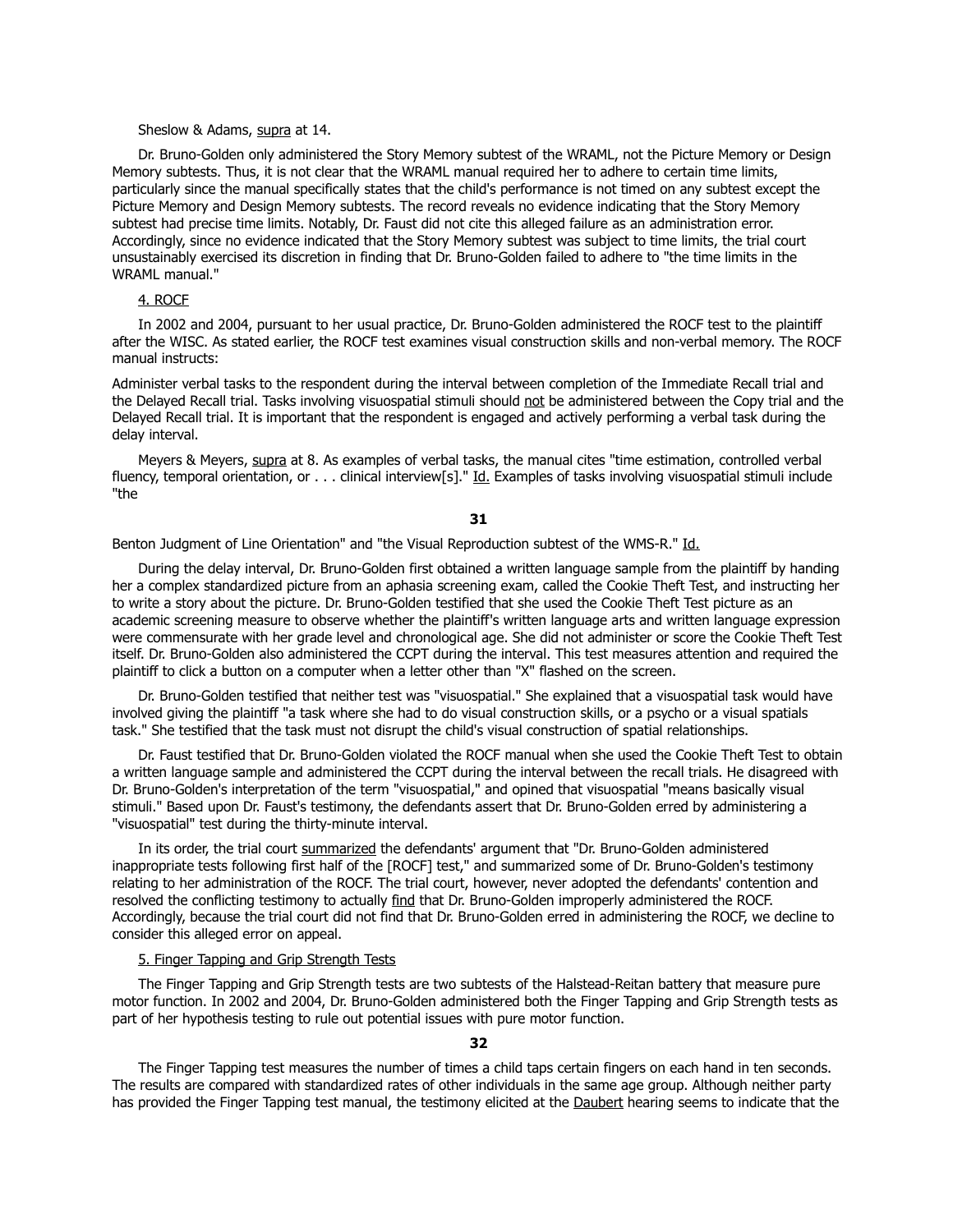manual requires the examiner to have the child do five consecutive "finger tap trials" that are within "five points" of each other. Each "finger tap trial" consists of the examiner counting the number of taps the child does in ten seconds. Consecutive "finger tap trials" are within "five points" of each other when the number of taps in each ten-second period differs by five or less. For example, if on the first finger tap trial, the child taps his or her finger twenty-two times, on the second trial, taps his or her finger twenty-eight times, and on the third trial, taps his or her finger thirty times, the first two consecutive finger tap trials are not within five points of each other, but the second two consecutive finger tap trials are within five points of each other.

 Either in 2002 or 2004, or in both years, Dr. Bruno-Golden asked the plaintiff to perform only three finger tap trials on one of her hands because she consistently went slower each time. Dr. Bruno-Golden also may not have properly obtained five consecutive finger tap trials on the plaintiff's left hand that were within five points of each other.

 The Grip Strength test measures a child's strength, which in turn provides information concerning the behavior of the left and right hemispheres of the brain. For the Grip Strength test, the manual instructs the examiner to perform the test two times unless the first is not properly performed. In either 2002 or 2004, or in both years, Dr. Bruno-Golden administered the test to the plaintiff three times and then averaged the results.

 In its order, the trial court noted that the defendants "contend[ed] that Dr. Bruno-Golden failed to follow the instructions with regard" to these tests, but never explicitly found that the tests were administered improperly. As with the ROCF, because the trial court never found that Dr. Bruno-Golden improperly administered either the Finger Tapping or the Grip Strength test, we decline to rely upon these alleged errors on appeal.

 Moreover, neither the Finger Tapping nor the Grip Strength tests were critical to Dr. Bruno-Golden's conclusions. Indeed, the plaintiff performed within normal limits on both tests, and Dr. Bruno-Golden used the tests to rule out potential issues. Accordingly, even if Dr. Bruno-Golden administered these tests improperly, such errors did not skew the methodology itself. Langill, N.H. at \_\_\_.

**33**

#### 6. Collective Impact of Errors

 The defendants assert in their brief, and the trial court ultimately found, that "Dr. Bruno-Golden could only identify two tests in 2002 and two tests in 2004 in which she followed the rules of administration." This finding is based upon Dr. Bruno-Golden's answer to a long, multi-part question posed by defense counsel. The question was:

Can you identify for me any test that you administered in 2002, 2004, that is current, that is up-to-date, that was administered entirely, that is, administered all the sub-tests as required by the test publisher, that were administered according to the manual, without deviation? That were recorded correctly and according to the manual, and that is, we don't have to rely upon your word to tell us that the child completed the test or didn't complete the test? That were scored correctly and that you applied the proper norms and appropriate description to the performance of the child?

 Ultimately, after some clarification of the question and defense counsel discounting certain tests for not meeting the question's requirements, Dr. Bruno-Golden answered: "Well, [in 2002,] there's the Peabody picture vocabulary test, which we haven't discussed. . . . [and] the California verbal learning test," and, in 2004, the "Peabody picture book vocabulary test, . . . [and] the Hooper [Visual Organization Test]."

 Although defense counsel's excellent cross-examination certainly highlighted in a summary fashion weaknesses in Dr. Bruno-Golden's testimony, Dr. Bruno-Golden's answer to this question, while perhaps technically correct, is misleading. Her answer considers issues relating not simply to the methodology, but also to her ultimate conclusions, such as errors in score calculation, which the trial court properly did not consider as administration errors. Such issues affecting the weight of the evidence are better left to the determination of the fact finder. Langill, \_\_\_ N.H. at

\_\_\_. Dr. Bruno-Golden's answer also includes reference to alleged errors that may in reality not have been errors at all (e.g., the question presumes that Dr. Bruno-Golden was required to administer all the subtests of a particular test battery), and to tests that were not critical to her conclusions. Thus, the trial court erred in relying upon this misleading answer to support its finding that Dr. Bruno-Golden's administration errors rendered her testimony unreliable.

 Furthermore, even considering Dr. Bruno-Golden's administration errors as a whole, the evidence does not support a finding that these errors so altered